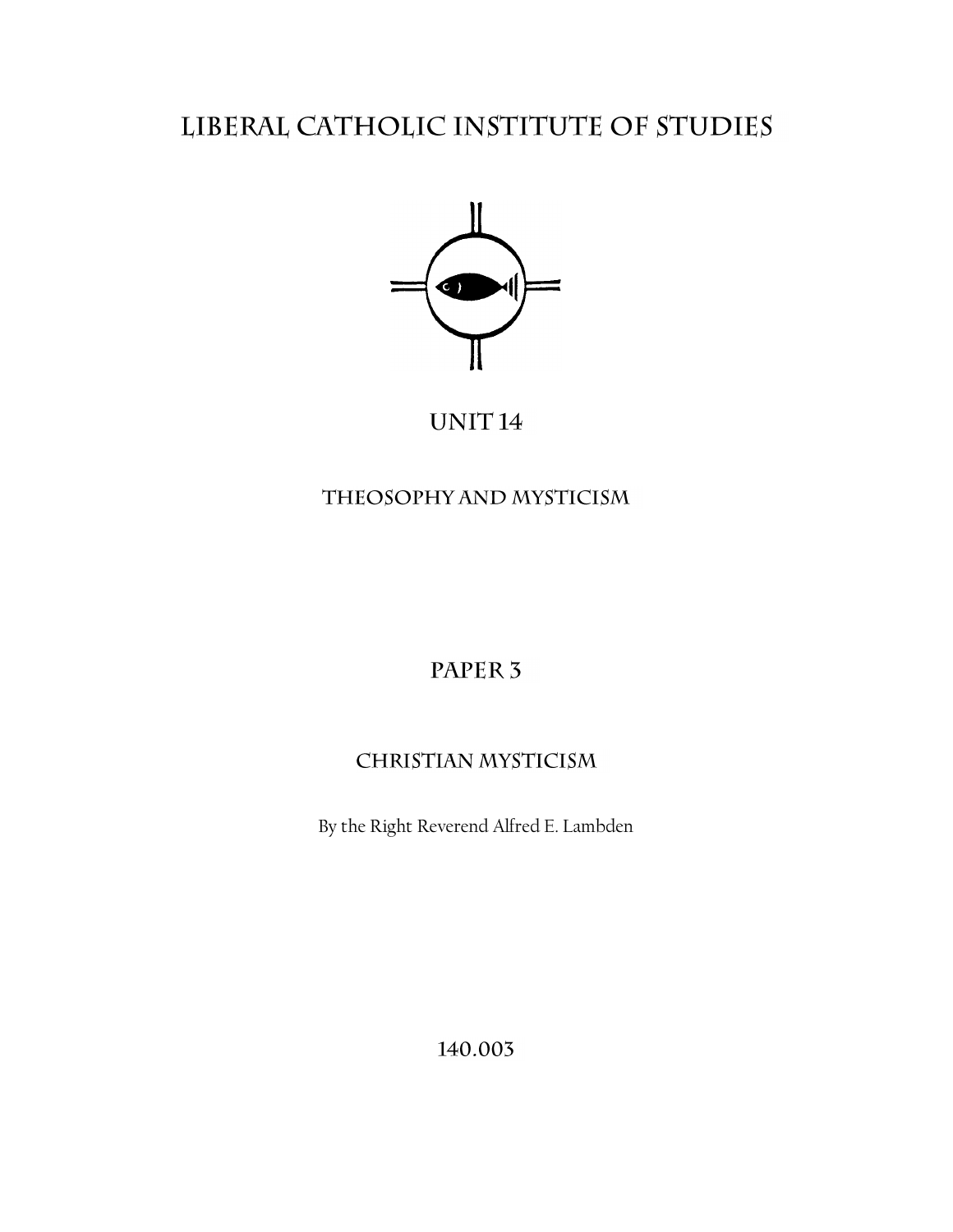# **CHRISTIAN MYSTICISM**

By the Rt. Rev. Alfred E. Lambden

### **CONTENTS**

### **CHAPTER**

- $\mathbf{1}$ **INTRODUCTION**  $\overline{2}$ THE STAGES ON THE MYSTIC WAY  $\overline{3}$ **PRAYER**
- $\overline{4}$ **SUMMARY**

### **BIBLIOGRAPHY**

The literature on Mysticism is very extensive. No particular book is prescribed for this paper. Suitable for general reading are:

Happold, F.C. *Mysticism* (Penguin 1975)

Underhill, E. *Mysticism* (Methuen 1911)

(See also the Bibliography)

### **CHRISTIAN MYSTICISM**

## **CHAPTER1**

## **INTRODUCTION**

"*Behold, I show you a mystery"* (1. Corr. 15-51) *"And He said unto them – Unto you it is given to know the mystery of the Kingdom of God".* (Mark 4. 11)

There is a complete unanimity amongst the mystics of all times and places and religions, and it is this: their experience is that underlying all things is a oneness, a unity; and the essence of this is Love. They find it hard to express this oneness and their experience of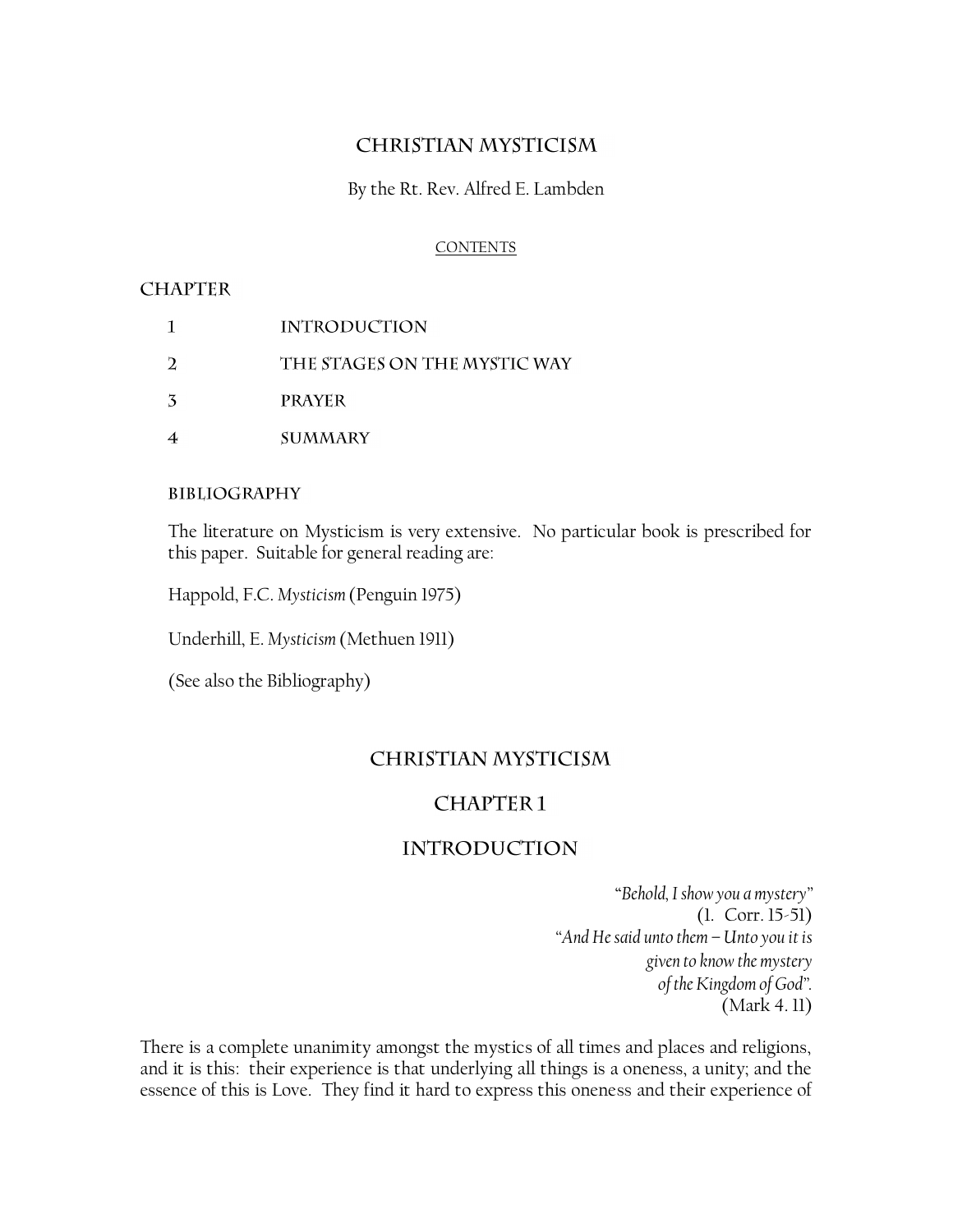it in words, yet since words are the medium of communication, at least at the beginning, they needs must try to find the right words. Words not so much to persuade by argument as to excite towards that experience. To experience for oneself is the trend in religious mattes today. Sir Hugh Sykes, then our Presiding Bishop, wrote in the preface to the fourth edition of our Liturgy (1967) *"While emphasis within religion is gradually shifting from dogmatic statement to acceptance of living experience…our way to unity lies…through the open altar"* to which one could add, and the mystery shown thereon, for there we are "drawn into wondrous and mystic communion". (Liturgy  $5<sup>th</sup>$  ed. P. 220 and p. 237).

To return to the difficulties of using words. If you consider the phrase "a oneness, a unity", the difficulty becomes obvious because the moment you think about oneness there are two things involved; you and what you are thinking about, - there is no longer one-ness. To experience one-ness means going beyond thought to a world in which knowing is by identification; a world in which there is no duality, no relationship between you and it, no separateness, only identification or at-one-ment. This is the world of the mystic.

In the *Cloud* of *Unknowing* (chapter 6) the author, referring to god and to that Unity, wrote "*He may well be loved, but not thought. By Love may He be caught and held; but by thought never".*  Again, immediately, we are in trouble with a word. What can that word "love" mean? Surely it is more than sentiment, more than can be known by the personality, more even than the fundamental force of attraction in the Universe. Perhaps it is a word meant to be used as a symbol, something to excite you towards an experience rather than as a definitive description. The English language uses the word "love" to describe a great variety of things; and it places an understanding of the appropriate meaning on the one using or hearing the word. Greek has many words for love and of these, Agapé is perhaps nearest to the use we are discussing because it has a connotation of "essentiality of being", of That without which nothing is or can be. It is a word-symbol worthy of your meditation and contemplation. \*

It follows that a paper as this cannot be meant to persuade by words, nor can it appeal to the words of others as to authority, although it may use them as examples. Perhaps it may help to excite you towards the mystical experience, or it may help to reinforce you there. An exciting process it is, for the mystical experience represents the "last frontier", the great challenge – in the words of St. Augustine: "*People travel to wonder at the height of mountains, or the huge waves of the sea, at the long courses of rivers, at the vast compass of the ocean, at the circular motion of the stars; and they pass themselves by without wondering".*

### WHY SEEK THE MYSTIC EXPERIENCE? WHY NOW?

I believe that there are compelling and down-to-earth reasons why we have to seek the mystical experience actively and urgently. They derive from the force of evolution itself.

At times just before great historical changes there comes a flowering of mysticism. Plato, the "Father of Christian Mysticism", lived at a time when great changes were in the

 $\overline{a}$ \* An excellent article on this subject is in the "Liberal Catholic" for February 1984, Vol. LIII No. 1.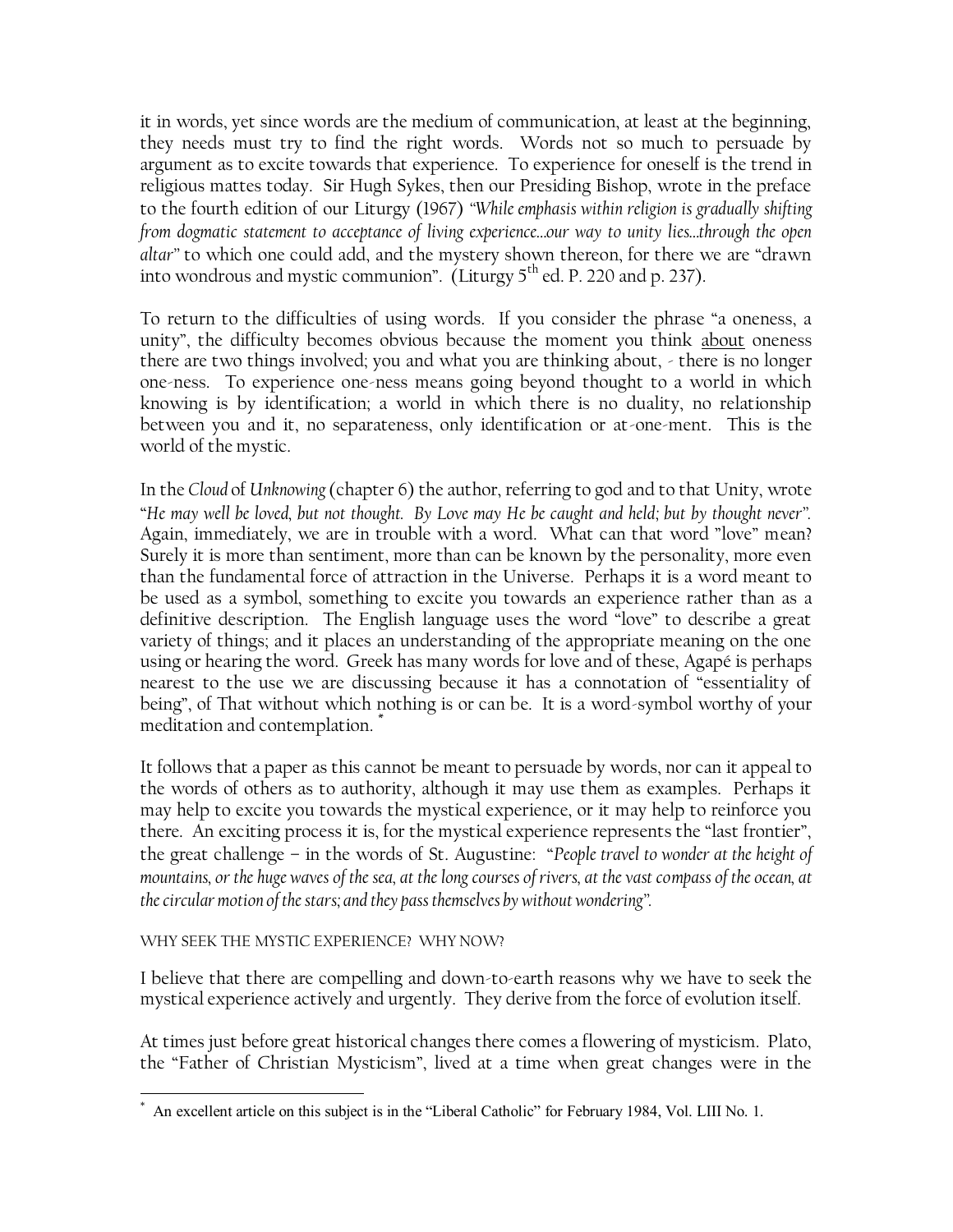offing; St. Augustine was writing at a time when the Roman Empire was collapsing; the medieval mystics at the time of the Renaissance and the Reformation; and there are signs that this present time is one when man may take a major step forward in their evolution.  $1$  Nuclear weapons make the choices all too plain, mankind either must learn to live in harmony as one humanity or it will destroy itself. For men to live in harmony they must first perceive how much it is to their advantage to do so, that to harm another is to hurt themselves, that all are in fact part of the one greater whole, Humanity.

Is not this exactly the mystical experience; that there is a one-ness underlying all things? As more and more people perceive this as a fact within their own experience, will not warfare and the use of nuclear weapons become more and more pointless? There is evidence (outlined below) that a relatively small number of people who do realise this fact could start a chain reaction so that the pointlessness or war would be "socially accepted ", become a fact accepted as obvious, and men would cease from making war on, from harming, their neighbours.  $2$  You can see a similar process in the "social acceptability" of smoking. A few decades ago a man who was "a man" smoked this or that tobacco, which variety depended on the particular advertiser. A few people saw the dangers involved in smoking; gradually more and more people realised these as fact, until now you find, for example, that smoking has become much less socially accepted.

#### THE "ONE-NESS" OF THE MYSTIC AND THE "WHOLENESS" OF PHILOSOPHY

To return to the much more dangerous nuclear weapons. The study of physics, especially of small particles, has led to descriptions of these that use the language of the mystics. For example, consider this statement: the observer and the act of observation, affect the thing observed <sup>3</sup> (1 paraphrase), and compare it with "when you think <u>about a</u> one-ness, immediately there are two things involved, you and the thing you think about". Compare the saying of the mystics that "underlying all things is a one-ness" with this from a famous theoretical physicist, Albert Einstein, *"The Universe is one unit, ruled by one law".*

Holistic philosophy, the view that sees each thing as a whole, and as a part of a greater whole, is becoming more accepted. Medicine seeks to treat the whole patient rather than a particular part of him; education is for the whole of life, not only for a particular occupation; the environment is not seen as separate from the living things in it; the social system sees need to care for the sick, the disabled, the unemployed; co-operation between members of a team or group is preferred to senseless competition. These changes in attitude are by no means complete, but they are there, and there is an accelerating rate of change to ensure their increase. Such changes are towards a unity, a wholeness as is the mystic way.

<sup>1</sup> If you are interested in the indicators than man's evolution is at a point of decision, a crisis point, see *The Awakening Earth, Up from Eden, the Atman Project* and *the Turning Point.* Details are in the bibliography. <sup>2</sup> See especially *the Awakening Earth*, listed in the bibliography, on this point.

 $3$  For those interested in the relationship between the physics or small particles and mysticism, see

especially, *the Tao of Physics, Wholeness and the Implicate order, the turning Point* - details are in the bibliography.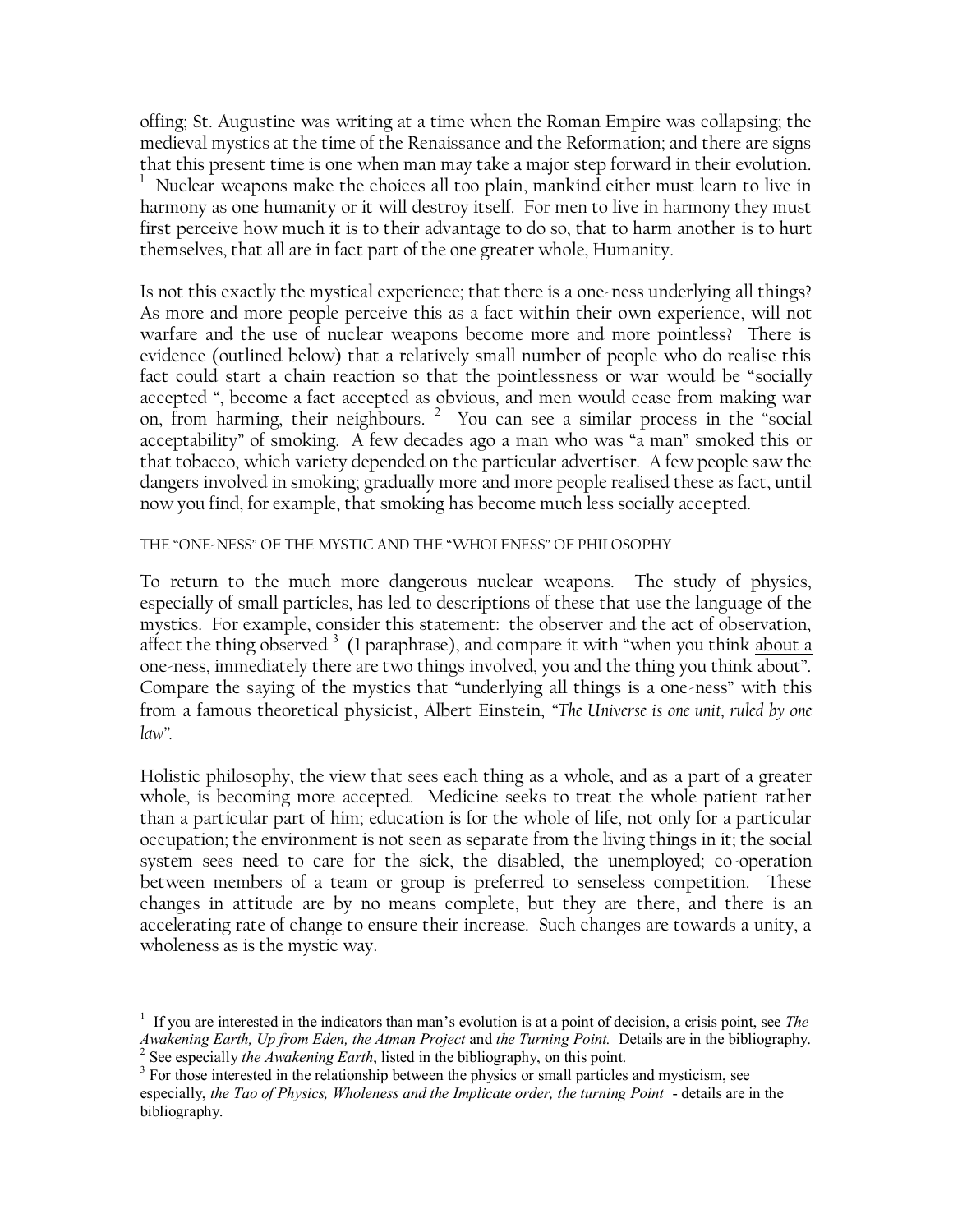#### THE MYSTIC WAY IS NOT IMPRACTICABLE

Some people consider mysticism to be unreal, impracticable, other-worldly. It is not so. The knowing of the mystic is very clear, very precise and very certain, far more certain than the knowing that the mind can achieve; and which is then the subject to argument. Perhaps we should consider how these misconceptions may have come about and thereby increase our understanding of mysticism.

The word mystery has its root in the Greek *muo*, to shut or close the lips or eyes. To close the lips – how far should one go in trying to describe in words that which is indescribable? On this subject the Christian Master said, *"Give not that which is holy unto the dogs…lest they trample (it) under their feet"* (Matt. 7.6), which I think means do not talk of things which are, as yet, beyond the understanding of your audience. In another religion it is said that "*The Tao which can be spoken is not the true Tao".* Perhaps to learn to keep the lips closed, to learn control of speech, is a necessary step before even approaching the mysteries. Similarly, to close the eyes. Do you not do this yourself in preparation for meditation and prayer? To close the eyes in the meaning of closing off one's senses from the lower worlds is an essential preliminary step before approaching any mystery, it is part of the purification stage on the mystic way of purification, illumination in contemplation, and unification.

In earlier times, keeping one's mouth shut concerning the mysteries may have provided a needed protection. That quotation from St. Matthew goes on, "*...lest they trample it under their feet, and turn again and rend you"*. It is not too long ago that people were tortured and killed for views different from those currently accepted.

To return to modern times. No one would regard physics as unreal or impracticable in face of the computer, of radio and T.V., of interspace travel, of nuclear weapons; but the language of physics, especially the physics of small particles now comes close to that of the mystics. Please consider as examples these comments from leading physicists. From Albert Einstein, *"the most beautiful emotion we can experience is the mystical. It is the sower of all true art and science. He to whom this emotion is a stranger…is as good as dead"* and "*Imagination is more important than knowledge".* From Gyorgi, *"The basic texture of research consists of dreams into which the threads of reasoning, measurement and calculation are woven".* And this from Fritjof Capra, *"Sub-atomic particles are …at the sub-atomic level…the interrelations…between the parts of the whole are more fundamental than the parts themselves…there is motion but…no moving objects…there are no dancers, there is only the dance".* Compare that last phrase with any description of *Fohat.* \*

Physics and mysticism are drawing close together, too close to label one real and the other unreal, impracticable, otherworldly. Perhaps we should not be too surprised at this drawing together because both use the same approach of experiment and observation, the one starting from the material world, the other from an inner world. That they reach similar conclusions is not surprising because their main difference is that they start from different ends of the stick. Both find it hard to get the right words to

<sup>\*</sup> See H.P. Blavatsky: *the Secret Doctrine*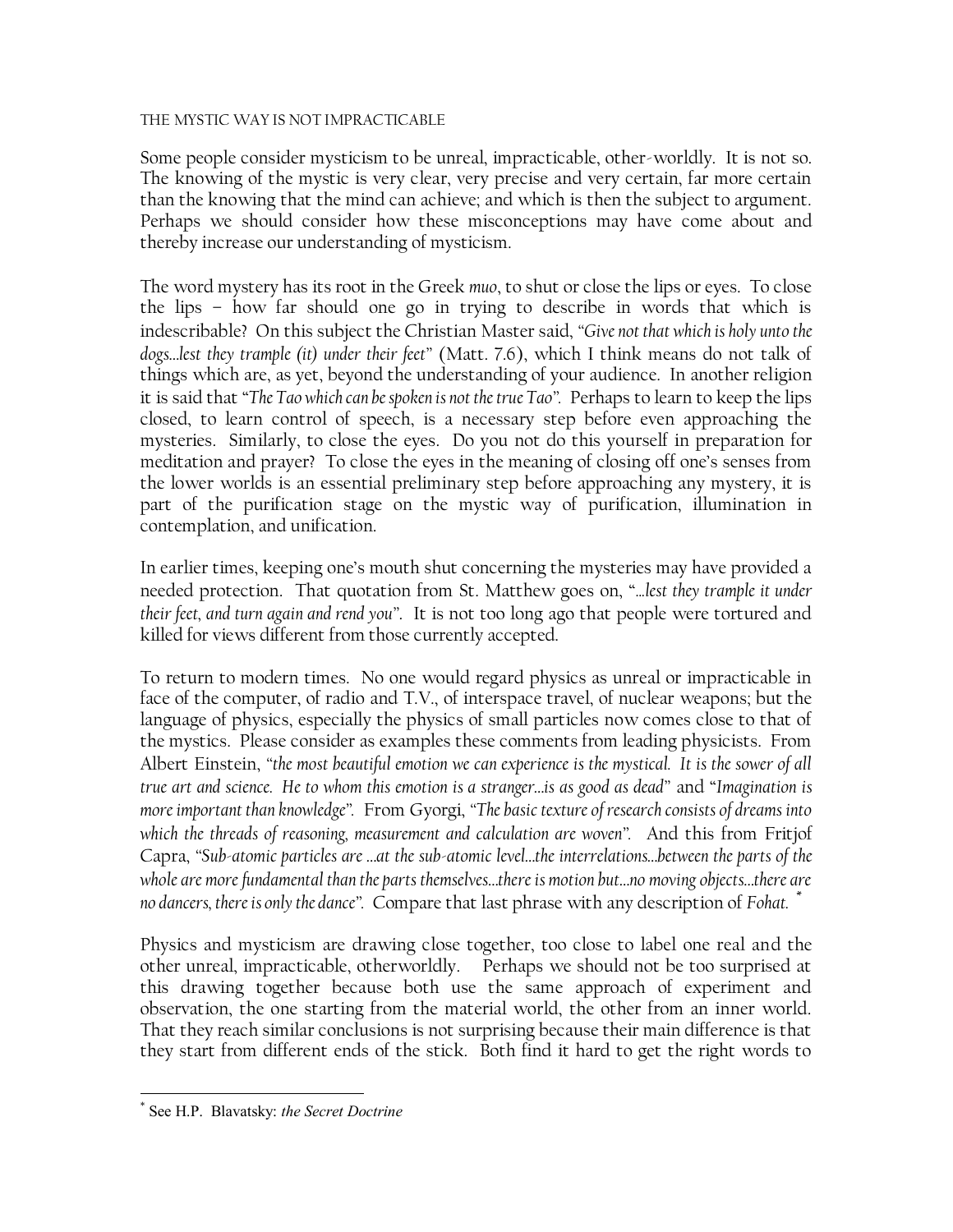describe their results, and so the physicist rests on his mathematical symbols and the mystic on his.

One definition of mysticism is that it is "the experimental knowledge of God", a matter of experience, not of the woolly-minded speculation. Physics, which started as the experimental study of matter, finds itself having to speak of a "whole" or, in a mystic's terms, the one-ness that is God. Now, if you want to experience for yourself in physics you must learn to construct and use the appropriate apparatus; if you want to play Bach on the piano you must undergo a period of learning and training, of preparation of your apparatus of hand, eye, and brain co-ordination; if you want to follow the Mystic Way you must tread the path of purification and contemplation.

The choice is yours, it must always be yours. If you have a will to it, the mystic experience, the experimental knowledge of God, can be attained. There are cogent reasons why this work should be undertaken, some are outlined above in the section entitled "Why we seek the mystic experience" and to these can be added specific reasons applicable to those training for the priesthood. They are centred on the Eucharist, which is itself central to our church and its work, and which can be celebrated only by an ordained priest and no other, however erudite or clever or pious he may be. In that Eucharist we are "drawn into wondrous and mystic communion" with the Master Himself. It is a mystic communion, a state beyond words, beyond the reach of the mind. It behoves a priest to understand that state as best he can; which means starting along the mystic way.

# **CHAPTER 2**

# THE STAGES ON THE MYSTIC WAY

The stages on the mystic way are those of preparation by purification, illumination in contemplation, and of unification; but beware the discursive mind which regards these as sequential steps. Consider the analogy of a pianist; he starts not by preparation alone but by attempting small pieces, gradually the light dawns both as to technique and to the understanding of the music; and all three stages are there when the concert pianist starts to understand, to identify with, to become one with the composer. Even then unity is not perfect, much more study and practice are needed for that.

Here is an example of a mystic experience that befell a young man on a cricket field, awaiting his turn to bat, and which shows that the stages are not necessarily sequential; one does not have to be complete before the next one is started. (It is taken from *Mysticism* by F.C. Happold, which quotes from Margaret Isherwood, *the Root of the Matter*).

*"One summer afternoon…I was thinking about nothing in particular…suddenly and without warning, something invisible seemed to be drawn across the sky, transforming the world about me into a kind of tent of concentrated and enhanced significance. What had been merely an outside became an inside. The*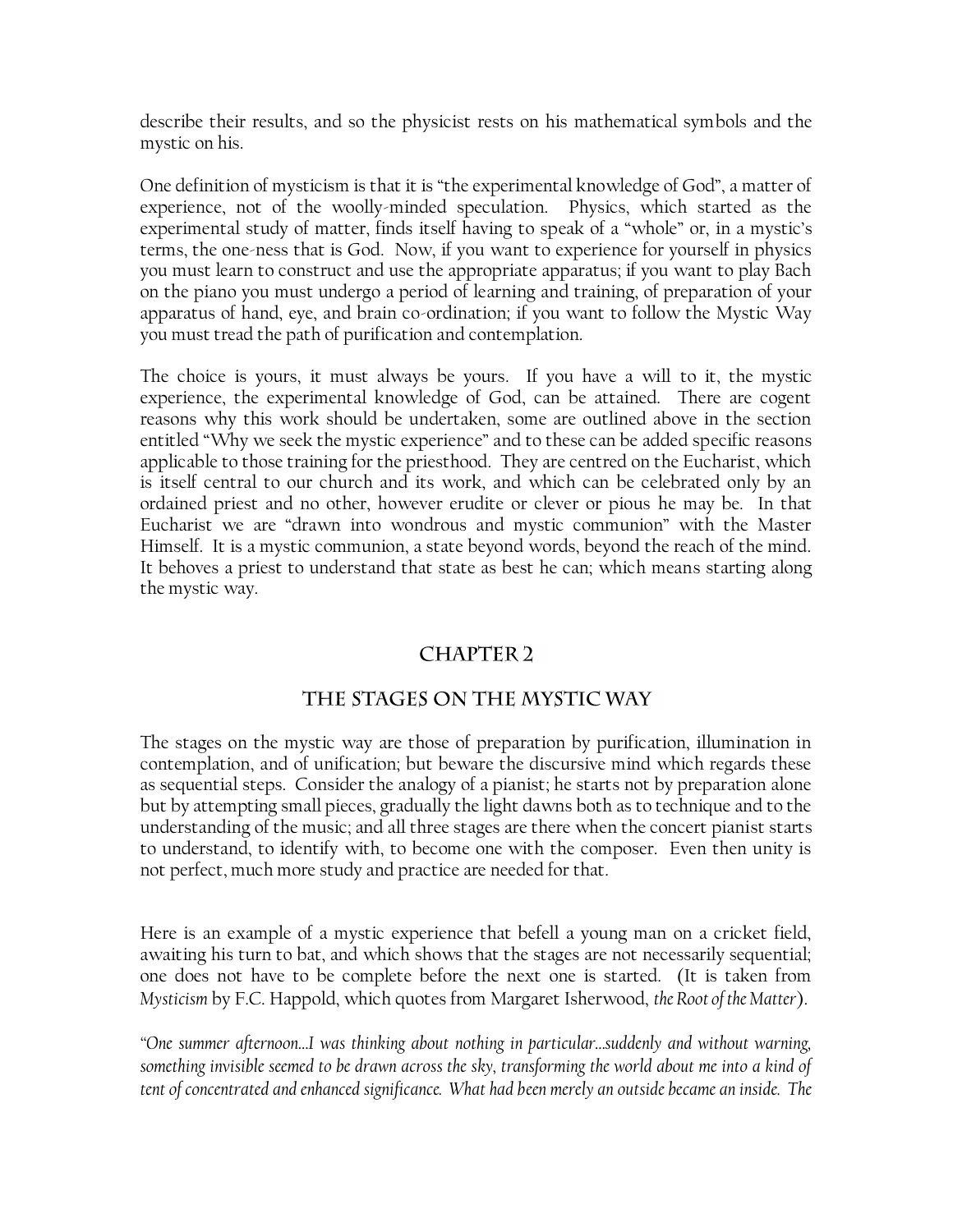*objective was somehow transformed into a completely subjective fact… The event made a deep impression on me but, because it did not fit into any of the thought patterns with which…I was familiar it…was finally forgotten".*

There is an appropriate quotation from St. John (3.8) *"the wind bloweth where it listeth, and thou hearest the sound thereof, but canst not tell whence it cometh and whither it goeth; so is every one that is born of the Spirit"*.

### THE PURIFICATION STAGE

The purification stage essentially is one of non-attachment to the egocentric life, and one of a continuous cleansing of the perceptions. St. John of the Cross, in *The Ascent of Mount Carmel* gives these directions:

*"In order to arrive at having pleasure in everything Desire to have pleasure in nothing. In order to arrive at possessing everything, Desire to possess nothing.*

*In order to arrive at being everything, Desire to be nothing. In order to arrive at knowing everything, Desire to know nothing…*

(for) *When the mind dwells on anything, Thou art ceasing to cast thyself upon the All. For in order to pass from the all to the All Thou hast to deny thyself wholly in all.*

An even more succinct expression of this, one that can be easily carried in the mind throughout the day is this: *Desire nothing; refuse nothing".*

There is a paradox of course between "desire nothing" and the urge to pursue the mystic way, the desire to know God. But there can be desire –less desire. Reflect on the invitation (Matt. 6.28) to "*Consider the lilies of the field…"* or the injunction to *"grow as the flowers grow"* – they yearn towards the light, yet they do not desire to possess the light. The essential attitude is to desire nothing for the separated self (not even progress) whilst obeying the commandment "*Thou shalt love thy Lord thy God with all thy heart, and with all thy soul, and with all thy mind, and with all thy strength"* (Matt. 22.37, Mark 11.30, Luke 10.27). Half measures will not do. It must be  $\underline{\text{all}}$  thy heart – only then is there no room left to desire anything else.

All the mystics agree that it is necessary to achieve non-attachment to the things of the separated self; each puts it in terms suited to his own understanding and nature. St. Augustine wrote in his *Confession*: *"Thou hast made for thyself, O God, and out hearts are restless till they rest in thee",* a thought repeated in the Confiteor on our own Liturgy: "Our hearts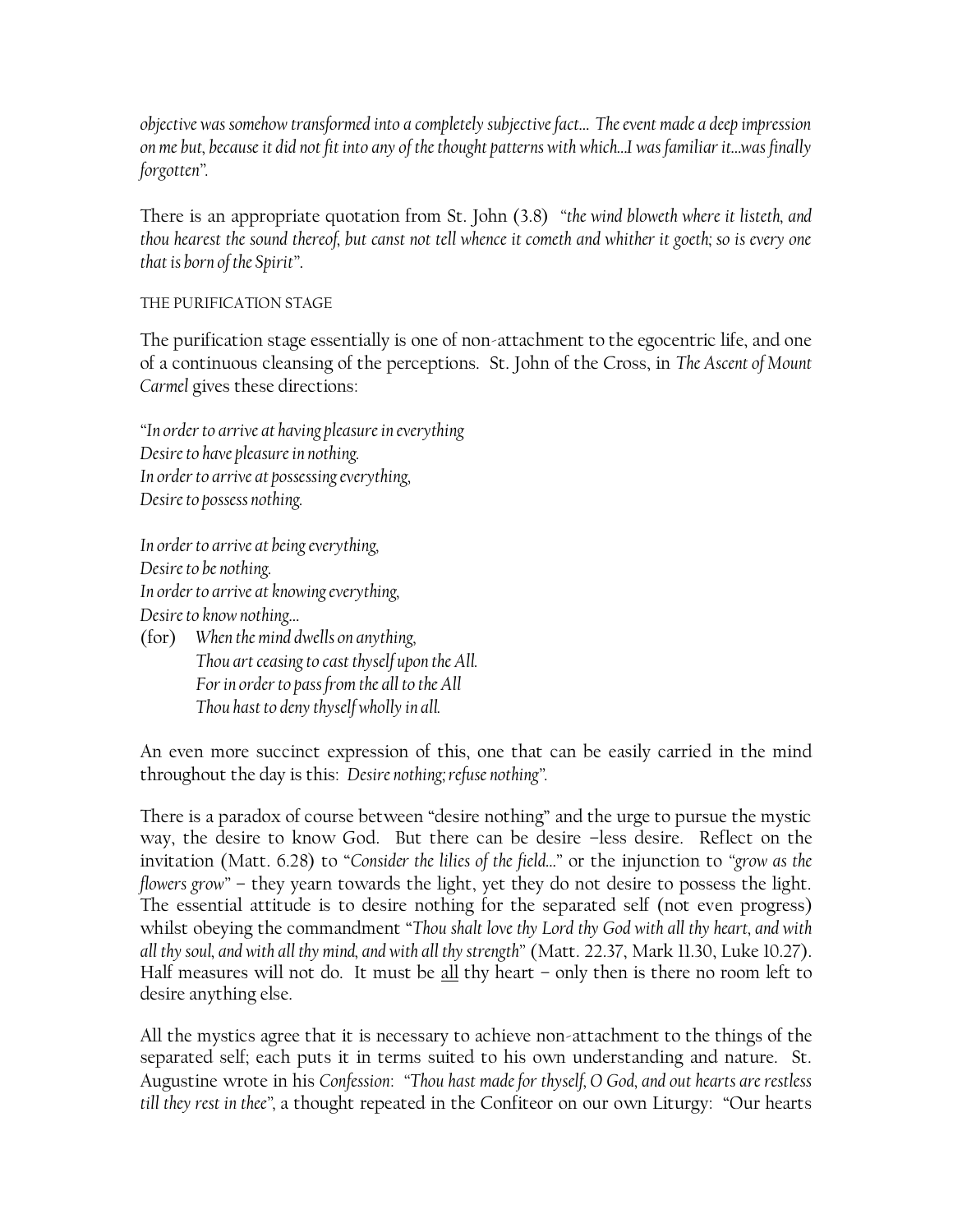are ever restless until they find their rest in Thee". The author of the *Cloud of Unknowing* is characteristically blunt when he writes of a *"naked intent": "Your whole life must now be one of longing (for God)…a naked intention directed to God…alone"* is necessary. But there is no violence here, no violent effort even, more of a quiet persistence, a determination that is unstoppable. One cannot imagine anything less violent than a young plant, yet the growing tip exerts a force such that it can push through small cracks in concrete.

There are many paths along the Way of purification, perhaps as many as the number of people who tread it. An essay such as this can do no more than point to the Way and refer the reader to sources of information (such as the bibliography at the end of this article). It can also gently remind the reader that it is his own experience that matters, his treading of that Way, and it can do this in the words of St. Teresa who wrote in her *Life* that "*we are wrong if we think that in the course of years we are bound to understand things that cannot possibly be attained without experience".*

### ILLUMINATION AND CONTEMPLATION

This stage requires a transcendence \* of the abilities of the discursive mind. All the mystics agree that although the mind is used in study and meditation to prepare the ground, and although it is in no way discarded or harmed, yet only when it is still, "held steady in the light", can there come a transcendence of its abilities. In the words of that young man on the cricket field that which was "*objective was …transformed into a completely subjective fact".* Instead of knowing about anything, one "becomes" the thing.

Here are a few examples of the mystic's writing on the need to transcend the discursive mind. The author of the *Cloud of Unknowing*, referring to God, writes: *By love may he be caught and held; by thought never"* and *"Only to our intellect is He incomprehensible: Not to our love".*  St. John of the Cross, never one to mince or waste words, writes: *"He…who shall labour to attain union with the wisdom of God in reliance on his own wisdom and skill, is supremely ignorant and infinitely distant therefrom" (the Ascent of Mount Carmel).* (This raises the subject of grace, since St. John says that the higher levels of mysticism, and he talks of Union with God, cannot be reached through our own abilities and efforts; that help is needed, that help called "grace". It is a point discussed a little in the later section on Union). St. Teresa has a more gentle use of words: *"…there are things to a knowledge of which no man however learned can attain…" (Life)* and *…"the important thing is not to think much but to love much…" (The Interior Castle).*

You see the mind has a logic of its own (not the only logic possible but one suited to its needs and abilities) and mysticism (or love if you like) has a logic of its own, aptly called a "logic of wonder". If follows that the symbols used are different in meaning. The mind uses words, or mathematical symbols for an abstract sense; mystic logic has to try to express its symbols in words if it is to convey something of their meaning to other minds. The trouble comes when the words used by the mind and by the mystic are the same, or similar, whilst the meanings of the symbols are not the same. That is why if one wants to make sense of mysticism one has to learn the meanings by experience.

 \* For an up-to-date discussion of transcendence and the need for it, see *Up From Eden*.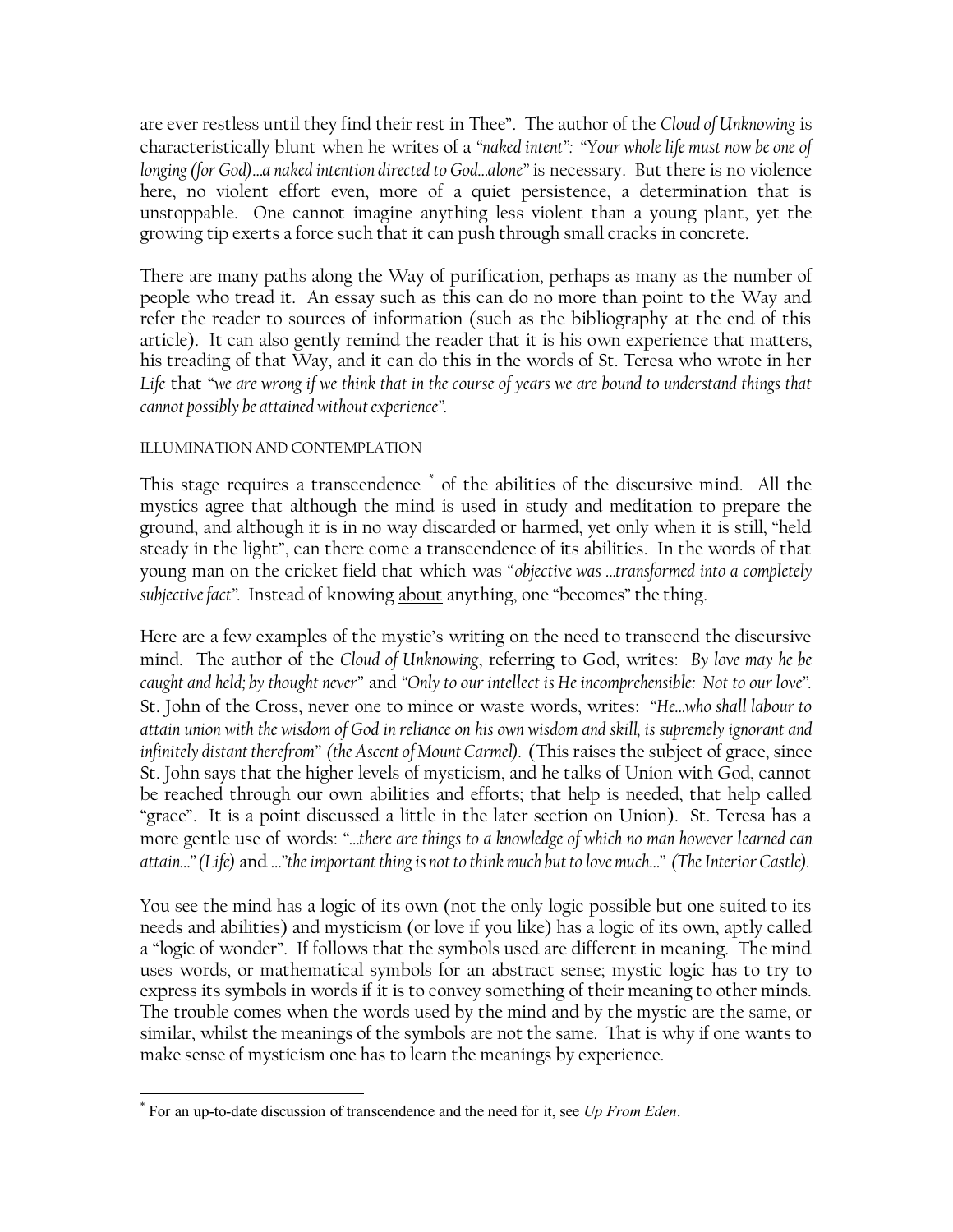Meditation, at least in its early stages, is of the mind. Consequently, techniques of meditation can be described in words, (please refer to the bibliography for details of books on meditative technique, or to the appropriate other papers in this course) but to describe contemplation is more difficult. A good description of how meditation can clip into contemplation is this taken from *the Journey Inwards:*

*…a deep slow brooding and pondering, a deliberate effort of attention and concentration, an equally*  deliberate effort to bring the mind to a complete state of stillness, culminates at length in the *consciousness…finding itself in a plane characterised by an immense increase in receptivity, an almost complete suspension of the reflective powers and surface consciousness, and a strange indescribable silence. The self is content to rest in a new level of vivid awareness marked by a deep peace and a living stillness.*

Many, especially those in the Church, can reach this stage in prayer; the Prayer of Silent Regard is the technical name for it, and it can, through Grace, merge into the Prayer of Quiet. The later section on Prayer discusses the stages of Prayer a little more.

This "vivid awareness" is a thing all the mystics agree on. With the senses quiet they seem to be more alive than ever, with the mind still it is more receptive than before; and then can come a knowing that is certain and sure. The poet Tennyson found it thus "*Individuality itself seemed to dissolve and fade away into boundless being, and this was not a confused state but the clearest, the surest of the sure, utterly beyond words…"* that which could be argued and debated before is now beyond argument, or, put differently, there is no longer any point in debating things which are known with certainty. This is not a reasonless and unreasoning closing of the mind, but a certainty that Handel must have experienced when he wrote in *the Messiah*: " *I know that my redeemer liveth"*.

With the certainty comes peace because there is no longer any possibility of conflict; and with that coming there is then a complete loss of fear. *"There is nothing within the world or without it that can make us afraid"* was the feeling engendered in the novelist Winifred Holtby by a mystical experience, although she knew then that she would soon die (see *Mysticism*, F.C. Happold, p. 131). St. Paul described it in these words: *"I am persuaded that neither death, nor life, nor angels…nor things present, nor things to come,…nor any other creature, shall be able to separate us from the love of God, which is in Christ Jesus our Lord"* (Rom 8.38-39). Please allow for the changing meanings of words with time. St. Paul was not "persuaded" in the sense that verbal argument had moved him, but in the more original meaning of being sure, through and through.

There is another characteristic of the mystic experience that must be mentioned here. It has a time-less quality, time seems to stand still, things happen in a flash yet still in an ordered sequence; and the state engendered, although leaving an indelible and an unforgettable mark, nevertheless subsides to a more "normal" level. One cannot live for too long in that state, the strain is too great, at least for most of us. It may be a different matter when it is consciously achievable at will, as, for example, by St. John of the Cross. Fear too can gradually re-assert its hold, albeit a weaker hold than before. St. Teresa,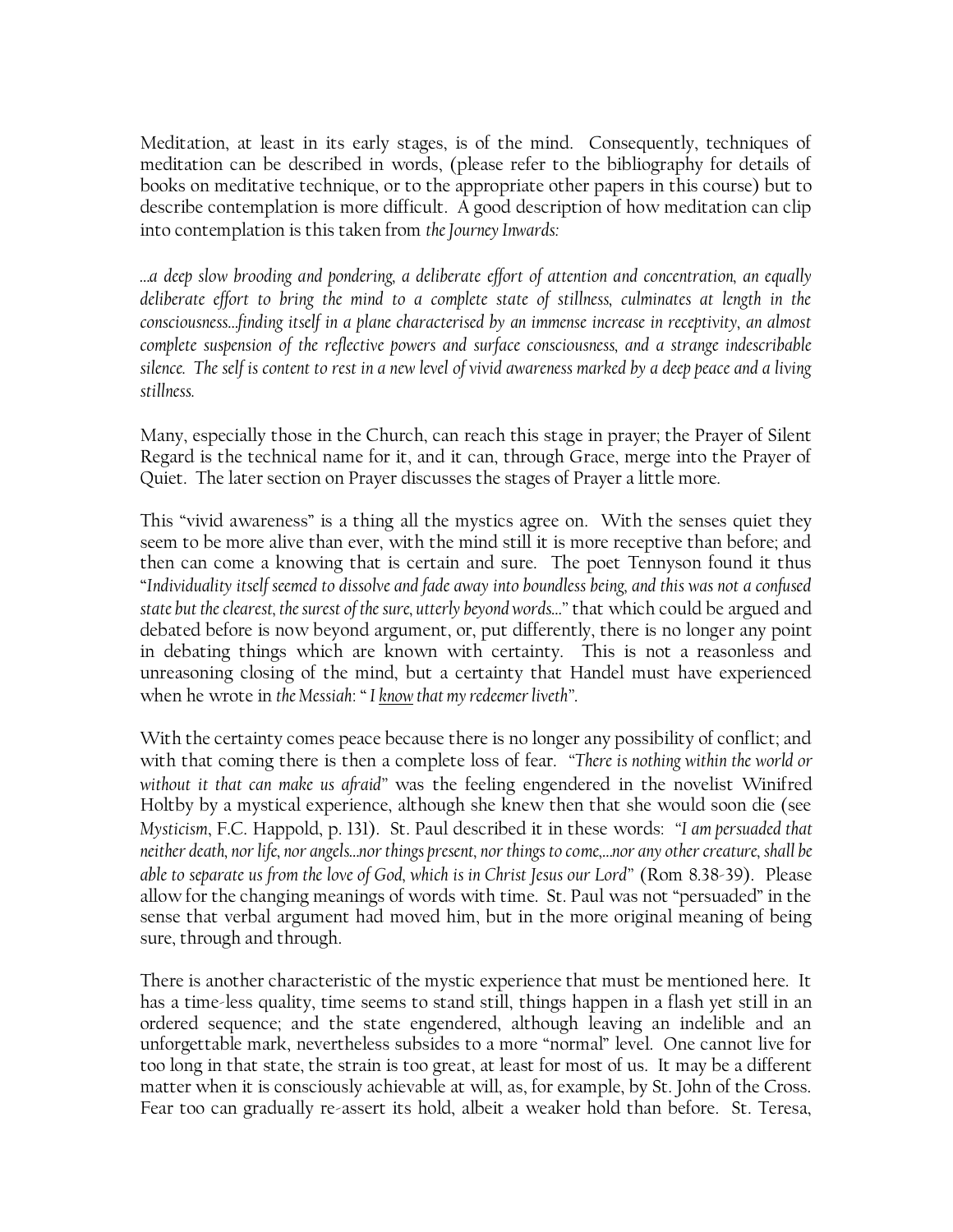that gentlest of the gentle mystics, was moved almost to asperity on such an occasion "*He will not fail you…either you believe this or you do not; if you do…why do you wear yourselves to death with worry?" (The Way of Perfection).*

If ever you doubt the value of even these early steps along the Mystic Way, just think of the effect a complete absence of fear would have on the lives of those near you, and on the world situation. Individual people would have no need of those psychological reinforcements that can cause so much friction between people; they no longer would need to keep up with the Jones', no longer seek reassurance of their status in their jobs, their homes, their family-life; they would have none of those stresses brought on by the fear of being "unable to cope" which do so much damage. Imagine a society in which labour had nothing to fear from employers, where manufacturers and traders had no fear of unions and strikes; imagine a world in which neither super-power feared the other, where no country feared economic collapse because of the actions of another.

The huge advantages of a world free from fear are obvious – but perhaps you may feel that your contribution would be too small to be effective? Studies \* have indicated that one person's state of consciousness can have a direct effect on others, that there is a mind-linking process, that enlightenment is contagious, that there is a sort of chain reaction after a critical threshold is passed, so that only a small number of things (or people) need to act coherently for their effects to dominate. For an example from physics, please consider how light is reflected from a metal surface, yet coherent laser light can drill a hole through hardened steel. So it is with people; estimates of the number of people who are striving to raise their own consciousness that are required to affect the consciousness of the population in which they live, range from 0.1 to 1%. Other studies indicate that the number of people taking up work to raise their consciousness doubles about every four years.

If I emphasise the point at the risk of overmuch repetition, it is because it seems important at this time, when the affairs of men are tending towards a crisis. The choice facing humanity is to learn to live in some sort of harmony or perish, and the essential pre-requisite for men to live in harmony is that human consciousness must be raised to a level at which men want to live in harmony because they see how much it would be to their own advantage. If the mind-links, which are indicated by studies and affirmed by the mystics from their own direct experience are real, then a relatively few people can, by raising their own consciousness, render a very great service to the rest. This stage along the Mystic Way is within the reach of all of us, if we have the will to it and if we put in

<sup>\*</sup> Some of these are outlined in *the Awakening Earth* by Peter Russell (Routledge and Kegan Paul 1982). For example, and to whet your appetite to read, the story of McDougall's rats at Harvard in the 1920's. It was found that the progeny of rats who had learned to find their way out of a maze, learned that task quicker than their forebears – an experiment repeated and enlarged on in other places and at later times. Or the work of Targ and Puthoff at Stanford University, who took pairs of people who were related by blood or other ties, placed them in separate rooms, and flashed a light into the eyes of one. This causes an increase in the *alpha* rhythm of the brain which can be recorded. The other partners could not predict when the light flashed, but their *alpha* rhythm increased at the same time. Although they were consciously unaware of the stimulant applied to their partner, their brain registered it.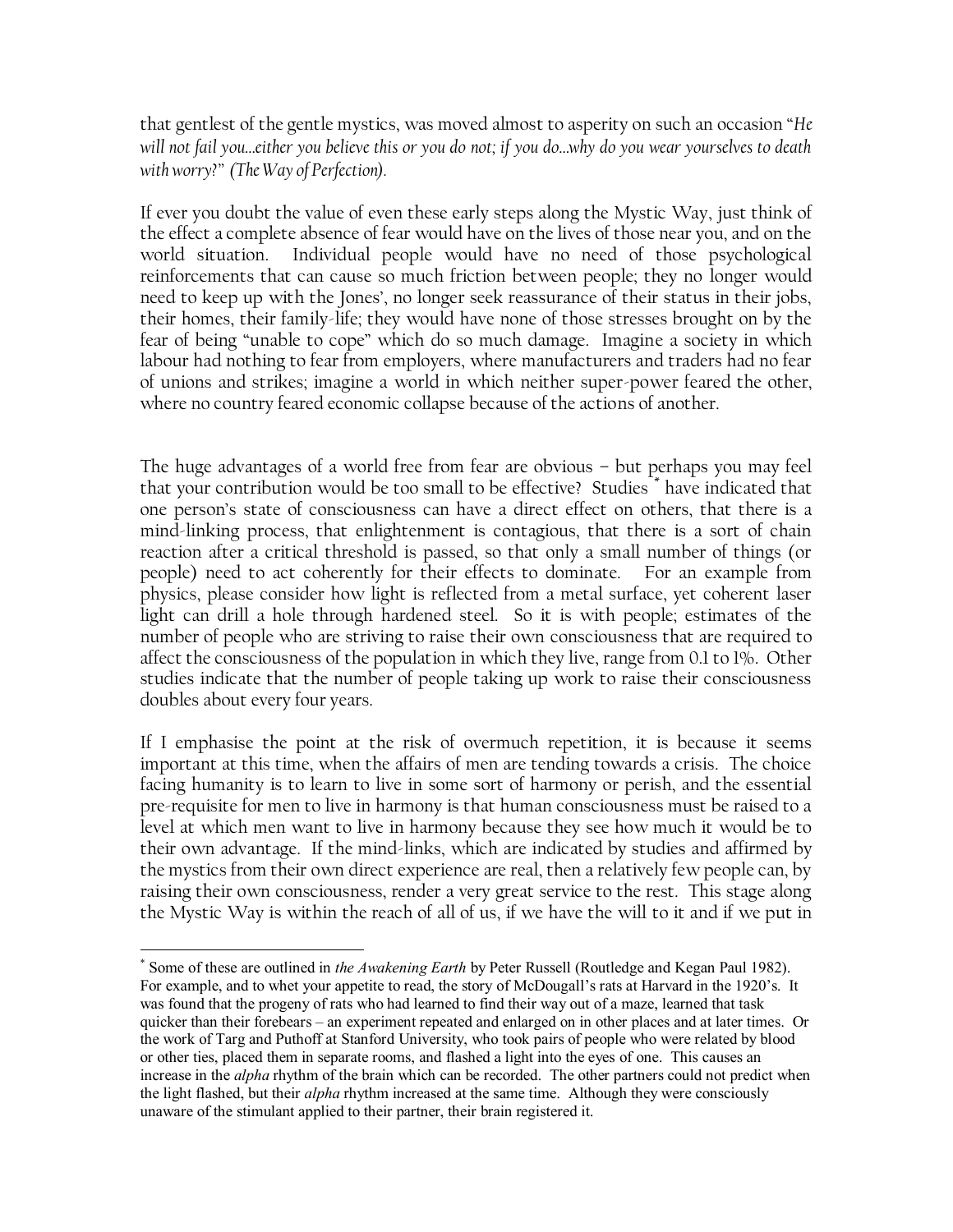the necessary effort; and, moreover it can be reached whilst living in the world, living what the mystics call "the active life".

The Master of the Christian Church said, *"I, if I be lifted up, will draw all men unto me"* (St. John 12.32) and I think there is no irreverence in suggesting that His priests should follow His way \* and in the raising of their own consciousness contribute some small service to their fellow men. Indeed, what other excuse could there be for spending any time and effort on oneself or one's own consciousness? The mystics all say – seek nothing for the separated self, seek only God himself. Perhaps to seek God in this service of you fellow men is an aspect that is appropriate to the  $20<sup>th</sup>$  century mind and to this particular time.

### UNION

The third stage along the Mystic Way is that of Union with God. About this I can write little because I know little; the best I can do is offer quotations from those who do know. It is a state beyond the mind's abilities since "the relative has become the Absolute" (from Jami, a Persian poet) and the mind can function only in a world of relativity. The most that can be done is to speak about it rather than to describe it, or to use words that are enigmatic and so leave realisation to the understanding and experience of the listener. (See the quotations from St. Teresa and St. Paul).

St. John of the Cross (*(the Spiritual Canticle)* writes, *"then the two natures arte so united, what is divine so communicated to what is human, that without undergoing any essential change, each seems to be God – yet not perfectly so in this life, though still in a manner which can neither be described or conceived".* Ruysbroek in *The Spiritual Marriage* wrote, *"…to comprehend and understand God above all similitudes, such as he is in Himself, is to be with God, without intermediary and without any otherness…"* and in *the Sparkling Stone, "yet…we must eternally remain other than God, and distinct from Him…and we must understand and feel both within us…"* In the *Theologica Germanica* it is written that one is *"imbued or illuminated by the Eternal or Divine Light and inflamed or consumed by Eternal or Divine Love".* St. Teresa's gentle simile of water likens union to *"water falling from the sky into a river…where the waters are united, and it would no longer be possible to divide them, or to separate the water of the river from that which has fallen from the heavens".*

Perhaps the language of poetry is more suited. St. John of the Cross writing of the garden of lilies where the soul is united with the Beloved in the secret Silence:

*"All things I then forgot My cheek on Him who for my coming came. All ceased, and I was not, Leaving my cares and shame Among the lilies, and forgetting them".*

<sup>\*</sup> "His Way" includes, of course, the celebration of the Eucharist. Perhaps this is the most effective and the best way we have of raising our own consciousness whilst performing an act of service in which there is no thought of self.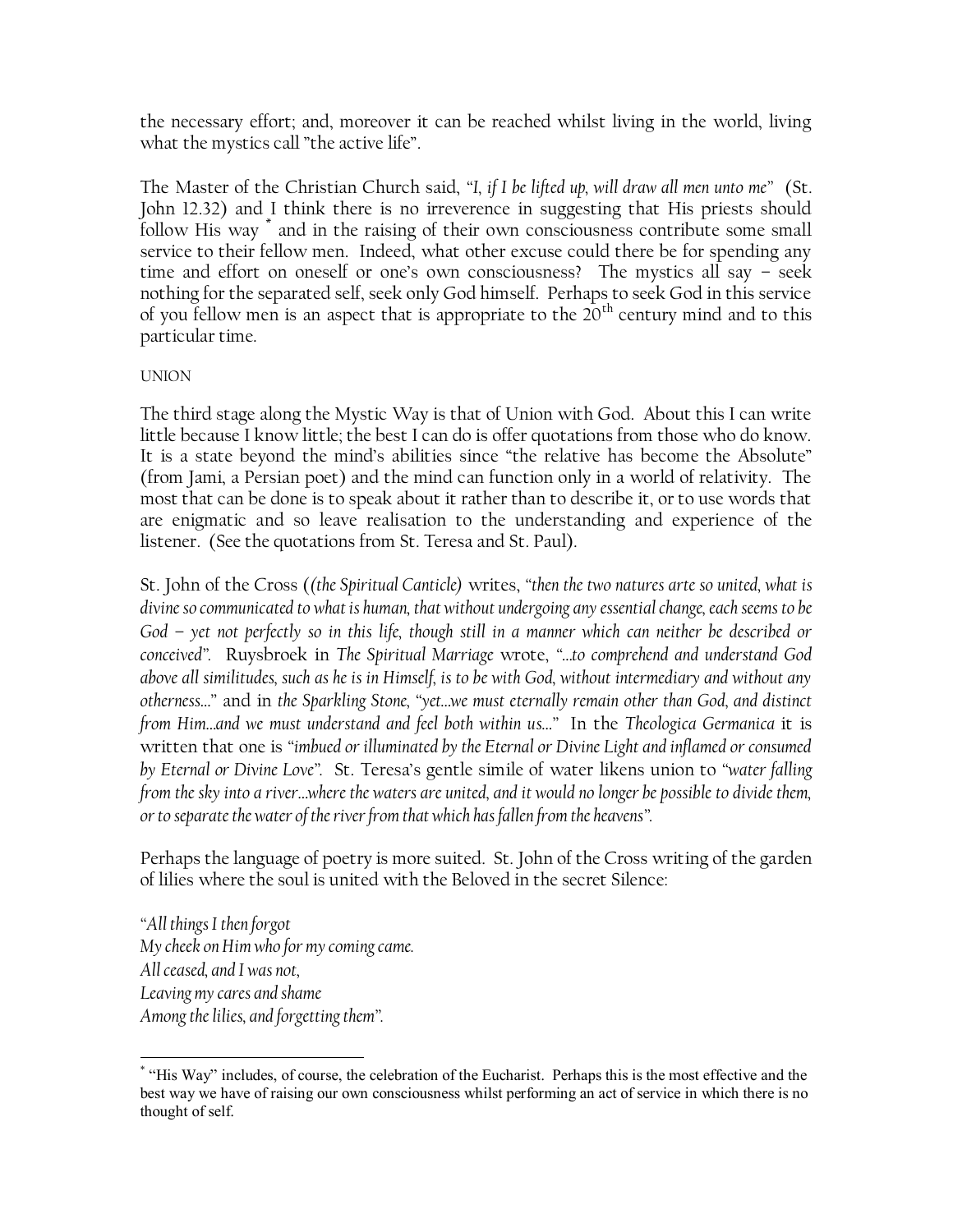This state of conscious union may be beyond us at present, yet we should remember the prayer of the Master of the Christian Church that, "*they all may be one; as Thou, Father, art in Me and I in Thee, that they also may be one in Us"* (John 17.21). We pray at every Eucharist that the Lord's "many children may know themselves to be one in thee, even as Thou art one with the Father", and we recognise that it is an act of Grace when he "graciously draws us into wondrous and mystic communion". Consequently our taking part in the Eucharist may be the most important work we do – and the most effective.

## **CHAPTER 3**

## PRAYER

For many who follow the way of the Christian Mystics, the way to that "deep peace…(and) vivid awareness" is through prayer. It is a way that is particularly appropriate for those training for the priesthood. Yet some see prayer as a thing of the emotions, meditation as of the mind; and in the thought climate of the 1980's they saw mind development as necessary and desirable, emotiveness as something less, something to be controlled by the use of the mind. This may have its roots in earlier teaching to use prayer as supplication, asking for what one desires whether this be a new bicycle, or protection from worldly circumstance or even progress in spiritual things. Prayer is much more than this. Mystic prayer goes beyond the mind, it is the means by which each can approach knowledge of God who "by love may be caught and held" (*Cloud of Unknowing).* It is a means towards an identification, or as the mystics would say a union, with God.

St. Athanasius wrote *"Christ became man in order that man might become God"* (*De Incarnatione)* but perhaps the words would be more comfortable to 20th century ears if the last part were re-phrased – in order that man might become one with God.

Prayer is a way of becoming united to, of participating in, Spirit, God. That union…can only be brought about by a transformation of the lower nature by raising it to a different level of consciousness. What happens when this…takes place is described by St. Paul \* : *I am crucified with Christ, yet still I live…but it is…no longer my old self which I live. It is now Christ who lives in me. Christ "became" me: I have "become" Christ.*

*(The Journey Inwards)*

Certainly prayer can be studied, but it matters more that it be experienced. For one mystic it became *"The Practice of the Presence of God";* \* for all mystics it is away of life – everything, all thoughts, words and deeds are prayer so much so that the life became merged with God. The analogy used earlier of the pianist may assist understanding –

<sup>\*</sup> The quotation is from Galatians 2.20. A shortened form of the Greek is: *Christo sunestaurσmai – ouketi ego – en enoi Christos.* If you use this form in your prayer, you may find that it has a mantric effect.

The title of a book by Brother Lawrence, who spent much of his life working in a kitchen and there found that Presence.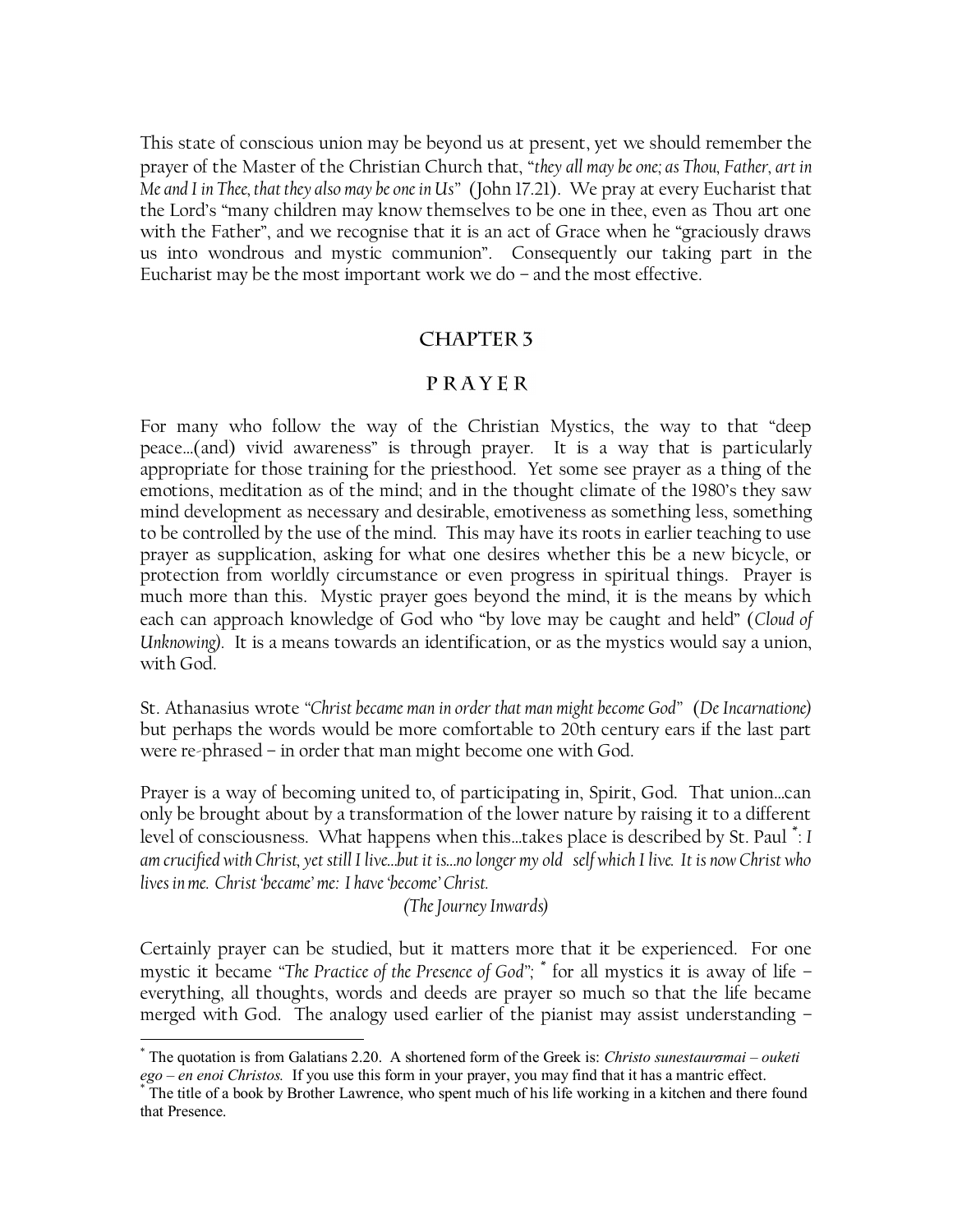after much practice the pianist and the composer become very close, so close that it is almost as if the composer directs the fingers and brain of the pianist, yet to all outward appearance the pianist is the same as before.

For us who are beginning this Way there are directions and simple pieces to practice. Walter Hilton's *The Ladder of Perfection* has chapters (24-33) on prayer, the reasons for it and the manner of it; as also, *the Cloud of Unknowing* (Chapters 37 and 38 especially). Perhaps the easiest to read is the description of stages given by St. Teresa of Avila in her *Life*, chapters 11 and 14-18 especially. Her style is charming in her refusal to be "clever"; it is effective because of her humility and truthfulness and it speaks directly to the heart of every man because its similes are known to the experience of all. But a word of warning and a plea that if you read or re-read, as I hope you will, the writings of these mystics of earlier times, you should allow for the idiom of those times. The manners ad language and turn of phrase that suited those times, their circumstances and history were different from those of today, and even when the words are rendered into modern English with the utmost care – yet still they may sound foreign and strange to your understanding. If you want to appreciate them you must seek to match your understanding of the words with theirs. As the mystics might say, if you seek this "pearl of great price" (Matt. 13.46) you must dig for it.

#### ST. TERESA ON PRAYER

I will try to paraphrase St. Theresa on prayer in the hope that these snatches will whet your appetite to read and practice for yourself, or if you do this already that it may refresh you as does the gentle rain her garden. The beginner in prayer, she writes, might: "Think of himself as of one setting out to make a garden in which the Lord is to take His delight." The soil may be unfruitful and full of weeds, but you can rely that: "He will uproot the weeds and set good plants in their place." "We have to make these plants grow, and to water them carefully." "Beginners in prayer [are like] those who draw up water from a well using a bucket and a rope, which is hard work – as hard as their having to keep their senses recollected, whereas their minds are used to a life of distraction. "Beginners must accustom themselves to pay no heed to what they see or hear… they must practice this during hours of prayer… they must be alone… and think over their past life… then meditate upon the life of Christ" and this will exercise the mind. There will be times when the well seems to be dry when "we cannot think a single good thought"; then we should water the flowers with our "tears" that is "tenderness and an interior feeling of devotion." <sup>2</sup> She describes in some detail (in two chapters) the trials and tribulations of this spiritual aridity, the times when the will seems dry; and how best we may cope.

Do read this for yourself for if I pick out one or two bits then what is left out may be just the part you need. Two things are important. Firstly, we can trust the Master to keep the plants alive, so we should not worry about that. Secondly, it is our job to keep

 $\overline{a}$ <sup>1</sup> This is worth thinking about if you are one of the school that believes you have to dig up your own "weeds". It is worth relating it to the injunction to: "grow as the flowers grow."

<sup>&</sup>lt;sup>2</sup> St. John of the Cross (*The Ascent of Mount Carmel*, Book 2, chapter 15) puts it thus: "When the spiritual man is unable to meditate, let him learn to remain in loving attention to God, in the quiet of his understanding, though he may seem to be doing nothing."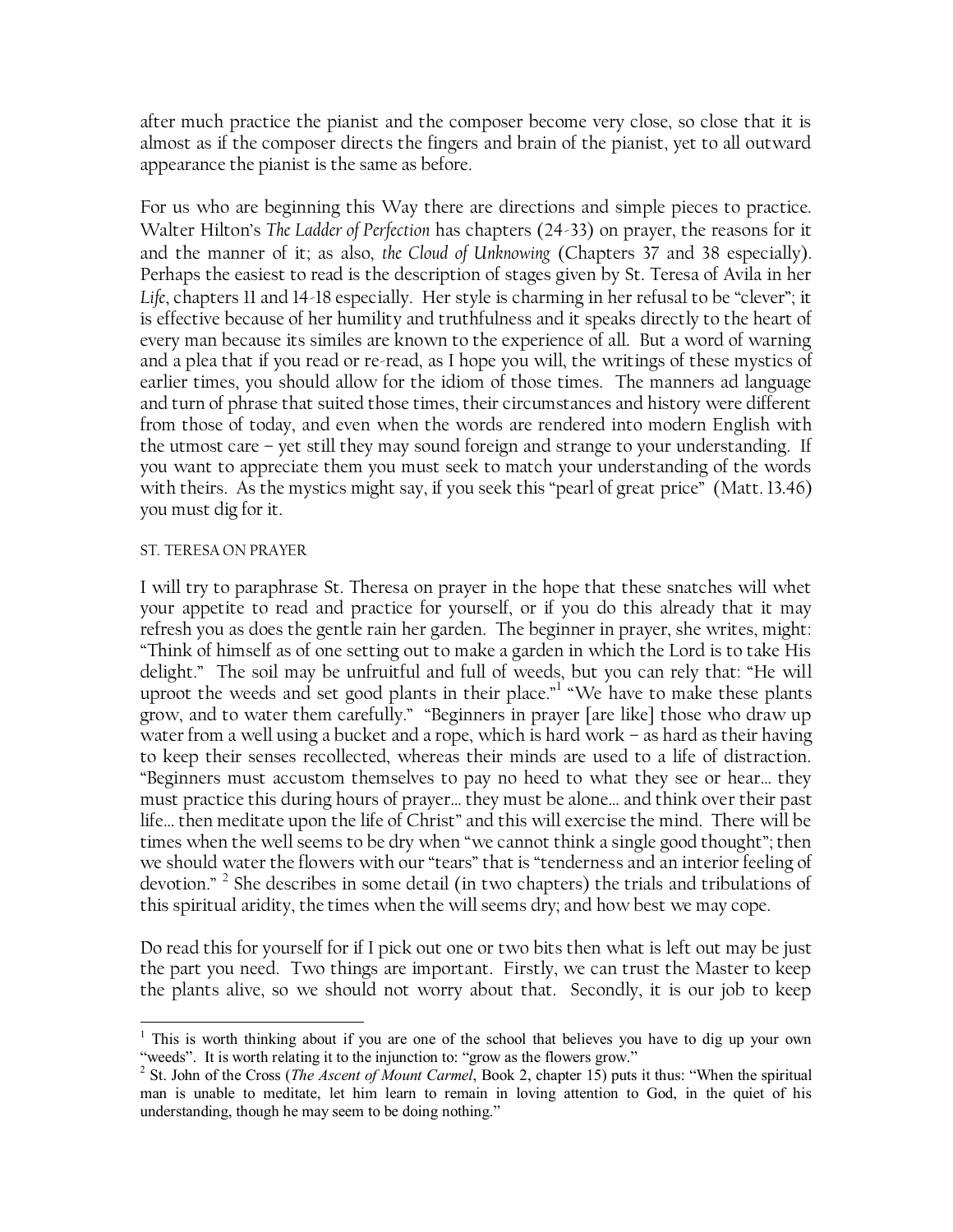lowering the bucket for water even if it keeps coming up empty, until it does contain a few drops of water, as it will eventually. This may take a while. St. Theresa writes: "… I endured [these trials, these periods of aridity] for many years and when I was able to draw up but one drop of water" – she felt amply rewarded. Perseverance, endurance, is what is needed most [see Matt. 10:22] plus humility and trust. "Forget yourself and all that you have done, both good and evil. Seek His Presence yourself and all that you have done, both good and evil. Seek His Presence in humility and trust… you will undoubtedly find it." (*The Ladder of Perfection*)

*This is a supernatural thing, which we cannot attain by any effort on our own part. The soul rests in peace… all powers at rest… understanding with an understanding quiet different from that given by the external senses that she is now quite close to God and that, if she drew a little nearer, she would become one thing with Him by union… She does not know how she understands; she sees only that she is in the Kingdom… It is like the suspension of all internal and external powers… the faculties are at peace and do not wish to move… so completely happy…*

## *(The Way of Perfection)*

Gradually hard work becomes lighter, or so it seems; eventually it merges into a second stage, the Prayer of Quiet, likened to using a windlass to draw water from the well so that more water is drawn for the same amount of effort. "There comes", writes St. Theresa, "2a burning desire to make progress in prayer, and not abandon it, however great the trials it brings us, we offer ourselves wholly to Him… we experience a security combined with humility.. we realise that there is beginning to develop within us a love of God entirely devoid of self-interest, and we desire… solitude…" so that love may come to greater fruition. "The flowers [in our garden]… are almost ready to bloom."

In the third stage, it is as if the garden is watered for us by a stream. The faculties are almost in a state of suspension as if they belonged to an interested bystander, but the sweetness is such that there is no concern that one's faculties may be lost or slip out of control. St. Theresa writes, "In this state it is well for the soul to abandon itself wholly into the arms of God… it no longer belongs to itself, it is given wholly to the Lord, it can cease to worry altogether… humility… is much greater and deeper for [the soul] sees clearly that it has done nothing at all of itself…"

The fourth stage, when rain waters the garden "*often comes when the gardener least expects it*". These words were put into St. Teresa's mind at such a time…(the soul) "*dies to itself wholly…in order that it may fix itself more and more upon Me; it is no longer itself that lives, but I…"* One is reminded of the prayer of St. Paul; *"Christo sunestauromai – ouketi ego – en emoi Christos"* – *"I am crucified in Christ – yet I live, but it is no longer I which lives, but Christ within me".*

### St Teresa writes:

*Sometimes…I have been so completely beside myself that I have not known whether it has been a dream or whether the bliss that I have been experiencing has really come to me…I have only known that it has not been a dream through finding myself bathes in tears, which have been flowing without causing me any*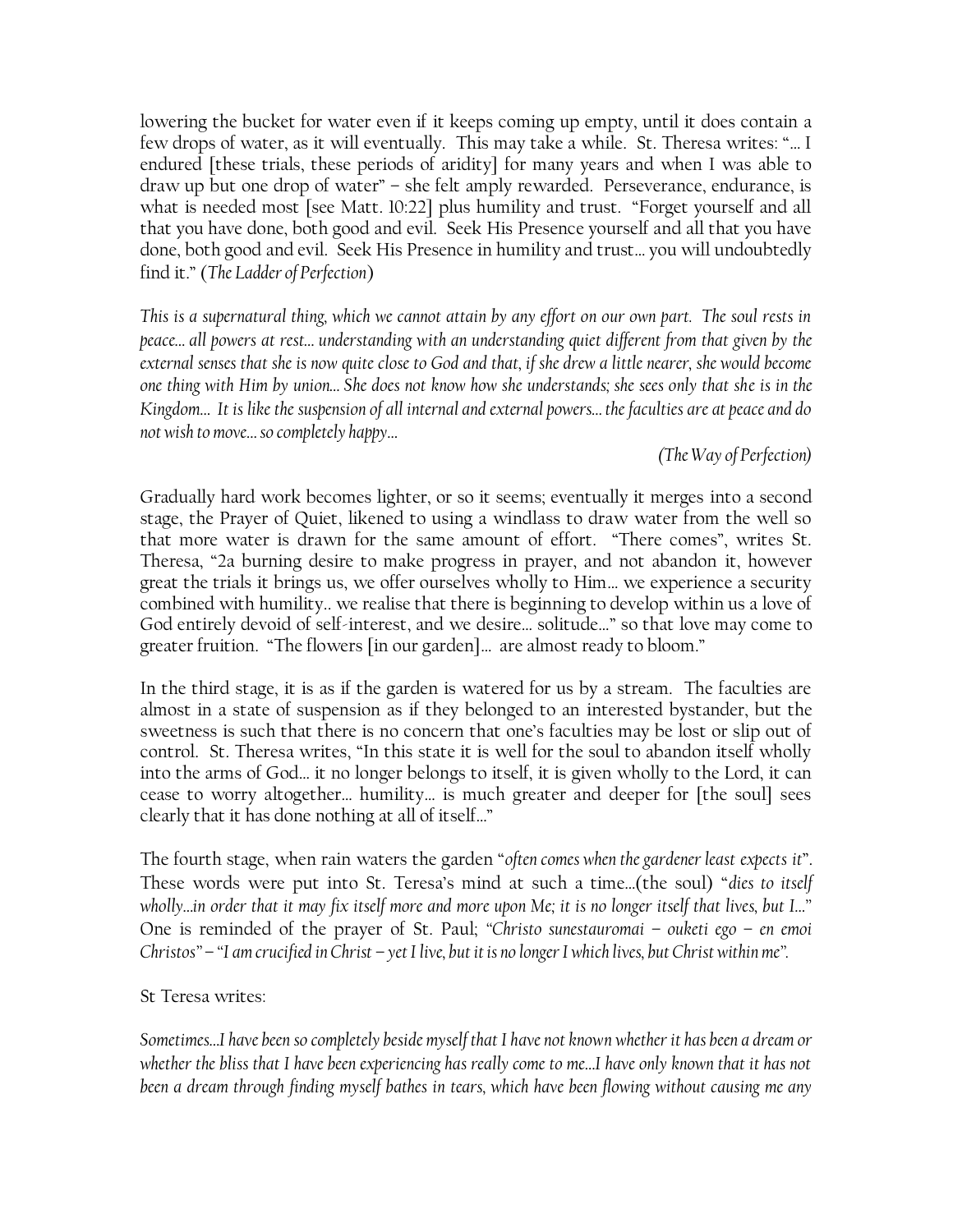*distress… (The Soul) is alone with Him; what is there for it to do but love Him?… Almost without knowing it, and doing nothing consciously to that end, (the soul) begins to benefit its neighbours, and they become aware of this benefit because the flowers now have so powerful a fragrance…*

In the words of our Liturgy (pg. 220, 5<sup>th</sup> edition) *"the fragrance of a holy life"*.

As with all attempts at cataloguing, in subjects such as mysticism there are always intermediate stages. The Prayer of simplicity and Silent Regard is one such that precedes the Prayer of Quiet. I mention it because it lies within reach of all of us. In earlier stages the mental faculties are wide-awake, one moves in a world of forms and imagination fade out and time seems to exist no more. It has been described as a state in which "You look at Him, and He looks at you". To move into the Prayer of quiet is the result of an act of Grace; it is given, one cannot do more than prepare oneself and wait "in humility and trust".

# **CHAPTER 4**

# SUMMARY

I will try to summarise the main theses of this paper. I have tried to avoid a catalogue of the Christian Mystics and to not draw comparison between them because I believe that to label some as intellectual or living or Christo-centric or by any other term, can mislead. The mind can lull us into a false sense of thinking we know all about a thing we have labelled whereas in fact all we have done is label it.

The mystic way is primarily one of experience although study can contribute to it  $-$  St. Teresa in *Life* puts it thus: *"…it is extraordinary what a difference there is between understanding a thing and knowing it by experience…"* Each one must choose their own path along it, selecting that closest to their own heart, and so I have tried to spread before you a feast of delicacies taken from the experiences of the mystics, for I myself have no great ability in these things. Choose what you will – only then follow it whole-heartedly. There is enough to delight the mind, even to exercise it to exhaustion and silence, if that is your choice. Then illumination may come. If you choose the "Royal road of the Holy Cross", the way of Love – and the author of "*The Cloud"* says bluntly *"By love may He be caught and held; by thought never"*, there are signposts for you to follow.

The way, according to St. John of the Cross, *"consists not in the multiplicity of meditations…devotions or sweetness, though these may be necessary for beginners, but…in one thing only…*(each must) *deny himself…annihilate himself…if* (he be) *deficient in this…all he may do will be but beating the air... utterly profitless". (the Ascent of Mount Carmel).* All the mystics say this, each in his own way – seek nothing for the separated self.

Learning to pray, and it is a thing to be learnt, is both a means of progress along this Way and a powerful tool. It is especially suited to those in training for the priesthood and for long after their ordination, indeed it can be seen to be indispensable. Prayer, according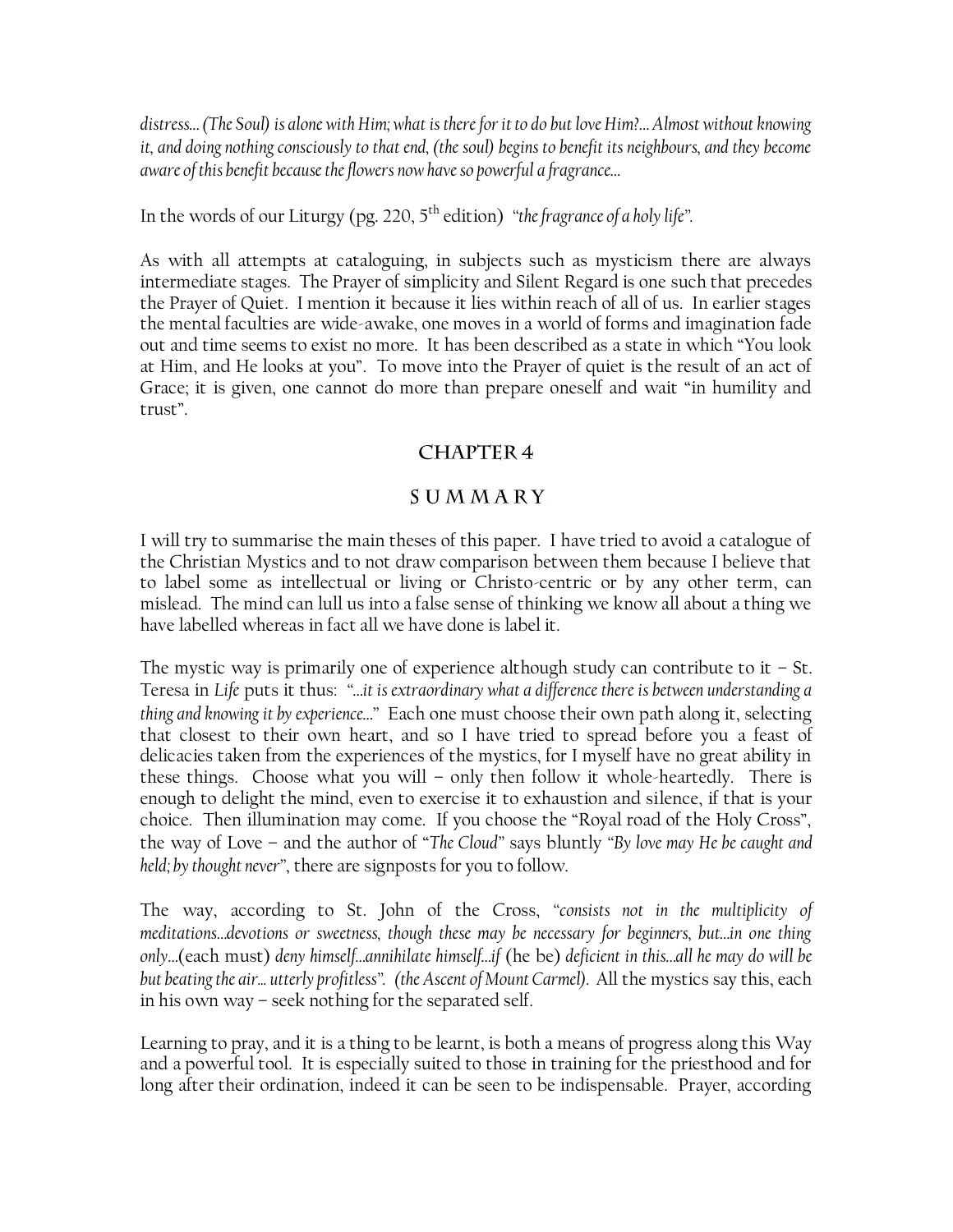to the author of "*The Cloud"* is *"The lifting of the heart to God";* when that is done there is no room left for, nor is there any wish to pay attention to one's own small self.

There comes times when there is aridity, a feeling of not getting anywhere. What else would one expect? These are necessary times of digestion, of building earlier achievement into one's nature so that the next step forward is from a sure foundation. At such times we must persevere, endure; as St. John of the Cross advises, *"When the spiritual man is unable to meditate, let him learn to remain in loving attention to God…" (The Ascent of Mount Carmel).* All the mystics agree that we must do the spadework for ourselves, the work required for purification and preparation. Then, though longing, we must await the Grace that enables our next step forward. It is essential that we remain open, receptive; and wait on that Grace. Walter Hilton in *The ladder of Perfection*, wrote, *"Forget yourself and all that you have done, both good and evil. Seek His Presence with humility and trust…"* this need to wait "in loving attention" may be hard to understand, especially if one has grown up in the busy world, but one should remember that "a thing is not impossible (just) because (one) cannot understand it". (St. Teresa's *(Life)*.

In all but the higher stages the way of the mystic can be followed by anyone who wills to do so and who puts in the effort. It can be done whilst living "the active life" in the world. In the past there has been a flowering of mysticism at times when the affairs of man reached a crisis, a point of decision, and a huge evolutionary step forward was becoming possible, for a similar crisis point. Nuclear weapons pose the choice to live in some sort of harmony, or perish. For men to choose to live in harmony they first need to perceive the great advantages to themselves of so doing, and that perception implies a raising of consciousness which in turn imposes a duty on those who can do this for themselves, because by raising their own level of awareness they heighten the perceptions of all men. With that raising come moments of illumination that bring a certainty and clarity of knowing not experienced by the mind, a surety that underlying all things is a one-ness of which the essence is Love. In that state, all fear goes for "perfect love casteth out fear" (1. john 4.18). Moments of illumination are all they can be for us because they impose a strain, yet the moment is enough, it cannot be forgotten. Although it may be overlain by the busy-ness of the world, it will recur, often at a time of great stress when we feel that we can take no more and we relapse into silence because we have exhausted our abilities; times when, as St. John of the Cross puts it, *"Everything fails us, when reason is powerless to suggest relief, we can lift up our eyes to thee only…"* (*The Ascent of Mount Carmel).*

*Of the stage of the mystic way that is conscious union with God, little can be said, for it is one where "the relative has become the Absolute",* there is no separation, no pairs of opposites, only the One. It is beyond us now but we may experience a foretaste of it in the Eucharist when we pray *"…so may thy many children know themselves to be one in thee, even as thou art one with the Father"*  and when we are drawn into "wondrous and mystic communion" with the Lord.

Our Church is a mystic Church – our Statement of principles says we seek to combine the "sacramental form of worship, with its stately ritual, its deep mysticism…with the widest measure of intellectual liberty…", our Liturgy is full of sayings of the mystics, we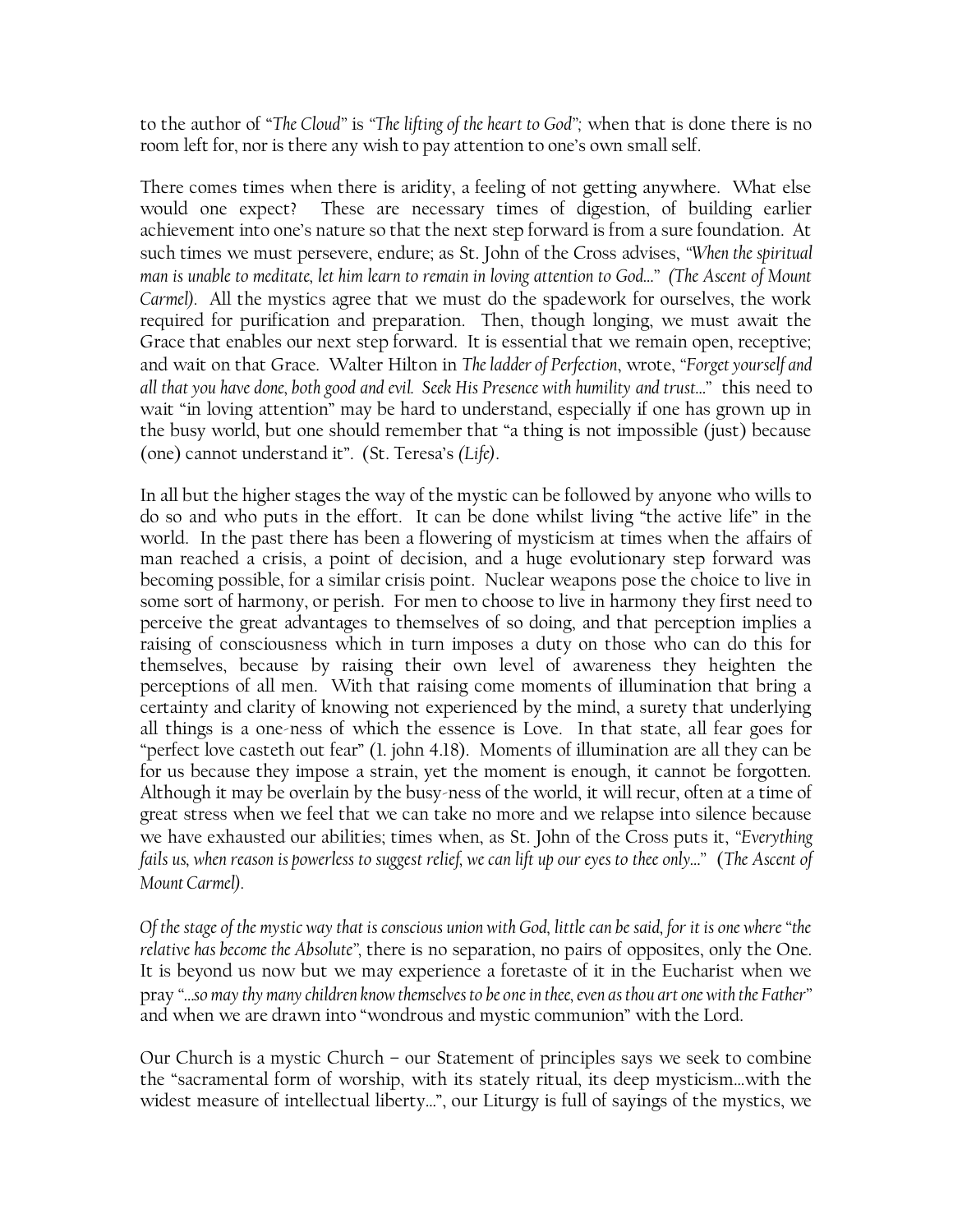speak in the Eucharist of communion as "wondrous and mystic". The Eucharist is central to the work of our Church, its celebration the most important work of our priests. Only a priest ordained to offer this sacrifice can do the work, no other can, however learned and pious he may be. The closer a priest can come to the mystic experience, the more effective will be his part in it.

POSTCRIPT

Thank you for reading thus far, and for bearing with the repetitions. Sometimes when a thing is repeated in slightly different words or in a slightly different way, the meaning becomes suddenly clear. This must be my excuse for the repetitions, for quoting from this or that mystic on the same point.

Do please read the mystics with your heart as well as your mind if you would understand them, and follow them so that:

*When to the new eyes of thee All things by immortal power, Near or far, Hiddenly To each other linked are, That thou canst not stir a flower Without troubling of a star… Seek no more…O, seek no more* (Francis Thompson, *"The Mistress of Vision"*)

There remains to offer you two pieces; the one on mystical, contemplative prayer in the prose of Bishop Ignatius Brianchanov;

*It is one thing to pray with attention and with the participation of the heart; it is another to descend with the mind into the temple of the heart and from there to offer mystical prayer filled with divine grace and power. The second is the result of the first. The attention of the mind during prayer draws the heart into sympathy: with the strengthening of attention, sympathy of heart and mind is turned into union of heart and mind. Finally when attention makes the prayer its own, the mind descends into the heart for the most profound and sacred service of prayer.*

The second from the poetry of St. John of the Cross, *Verses Written in High Exaltation*  (translated by Roy Campbell):

*I entered in, I know not where, And I remained, though knowing naught, Transcending knowledge with my thought.*

*Of when I entered I know naught, But when I saw that I was there*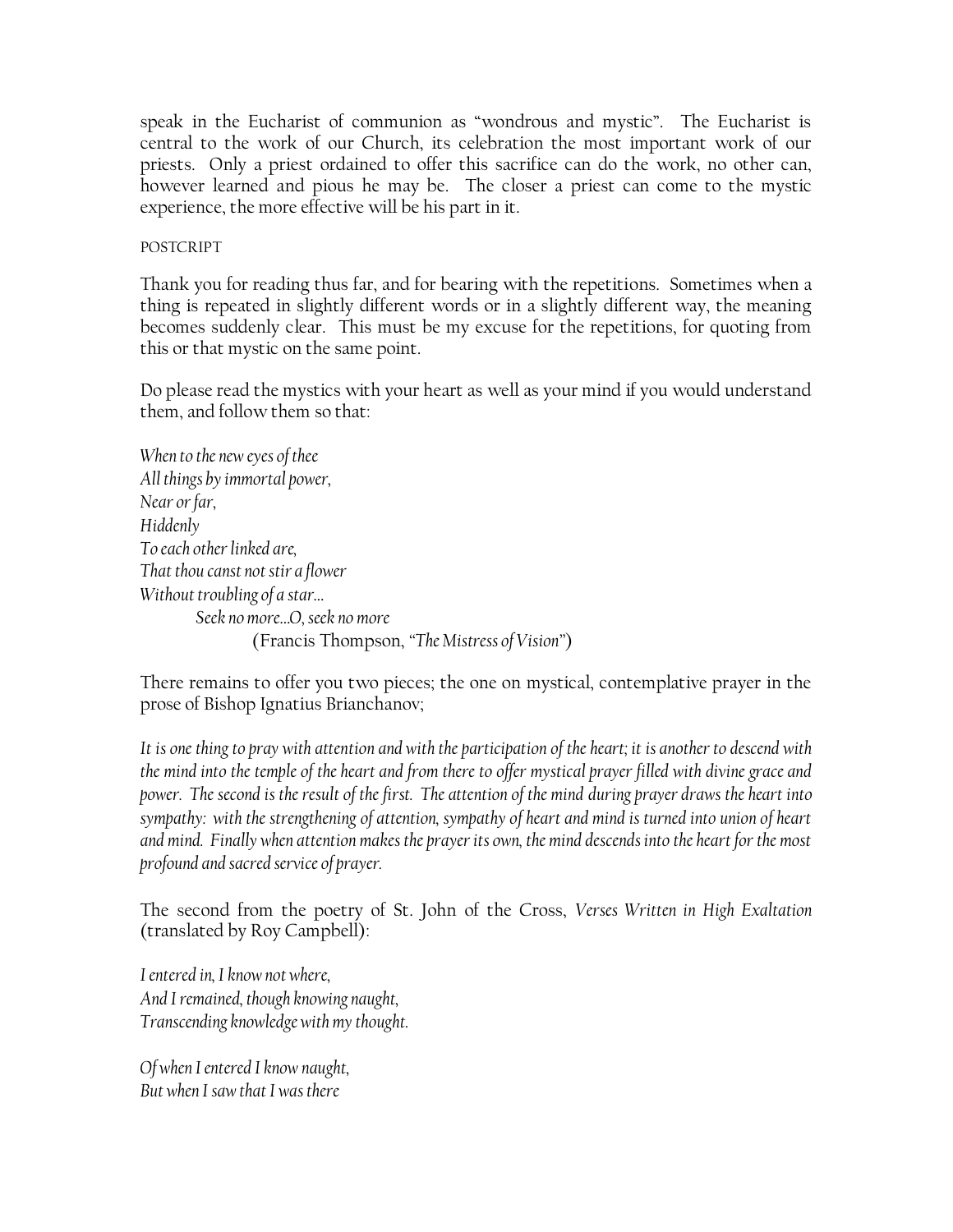*(*

*Though where it was I did not care) Strange things I learned, with greatness fraught. Yet what I heard I"ll not declare. But there I stayed, though knowing naught, Transcending knowledge with my thought.*

*So borne aloft, so drunken-reeling, So rapt was I, so swept away, Within the scope of sense or feeling My sense or feeling could not stay. And in my soul I felt, revealing, A sense that, though its sense was naught, Transcended knowledge with my thought.*

*The man who truly there has come Of his own self must shed the guise: Of all he knew before the sum Seems far beneath that wondrous prize: And in this lore he grows so wise That he remains, though knowing naught, Transcending knowledge with his thought.*

*The farther that I climbed the height The less I seemed to understand The cloud so tenebrous and grand That there illuminates the night. For he who understands that sight Remains for aye, though knowing naught, Transcending knowledge with his thought.*

*This wisdom without understanding Is of so absolute a force No wise man of whatever standing Can ever stand against its course, Unless they tap its wondrous source, To know so much, though knowing naught, They pass all knowledge with their thought.*

*This summit all so steeply towers And is of excellence so high No human faculties or powers Can ever to the top come nigh,*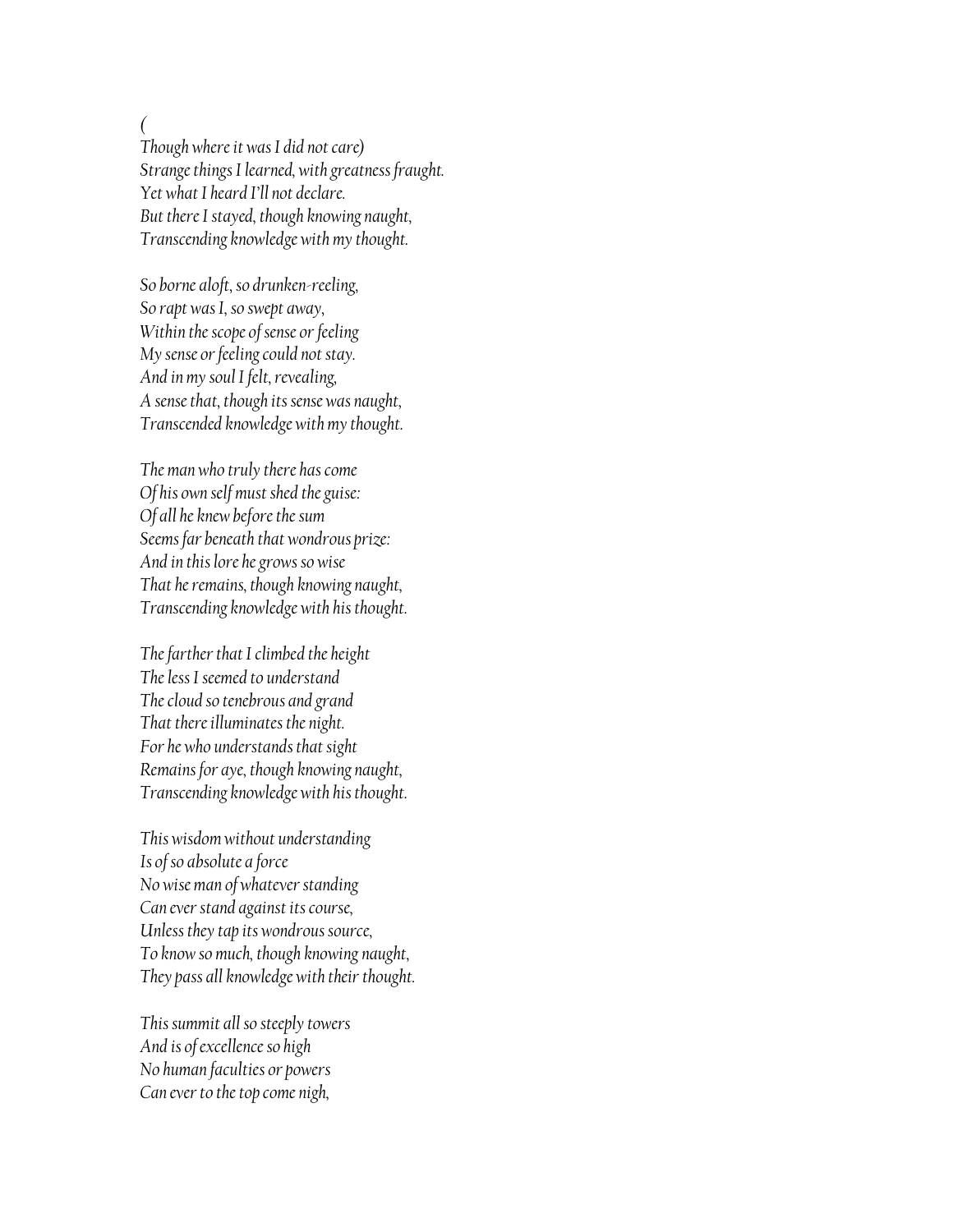*Whoever with its steep would vie, Though knowing nothing, would transcend All thought, forever, without end.*

*If you would ask, what is its essence – This summit of all sense and knowing: It comes from the Divinest Presence – The sudden sense of Him outflowing, In His great clemency bestowing The gift that leaves men knowing naught, Yet passing knowledge with their thought.*

And since the essential attitude of mind in one attempting the Mystical Way is humility, (*"when one shall have been brought to naught, when (one"s) humility is perfect, then will take place the union of the soul with God…"* - (St. John of the Cross) you may care to consider this from *the Journey Inwards…*

*If you have experienced an inner realisation of your real Self as the Christ within you, and your phenomenal self as only the instrument used by the Greater Self, Christ, you will become very humble. You will no longer have any attachment to, still less claim any reward for, your deeds, however good; for you will know that they do not belong to you at all.*

Lastly, and this is also for those who attempt to write papers such as this one, again from St. John of the Cross: *"…the preacher must bear in mind…that his function is more spiritual than vocal… However high his doctrine…his eloquence…and style, the fruits of his sermons will in general be no better than his own spirit… though men be wonderful preachers, yet their sermons are soon forgotten if they kindled no fire ion the will".* The will is the spiritual heart; the will to experience.

\*\*\*\*\*\*\*\*\*\*

THE BELOVED

*The Beloved walks in my garden Clad as I, in pilgrim"s cloak – The friend beside me.*

*On the highway walks the Beloved Clad as I, in pilgrim"s cloak – The foe beside me.*

*Where the Friend? The foe? Clad as I in pilgrim"s cloak – Only the Beloved!* Phyllis Campbell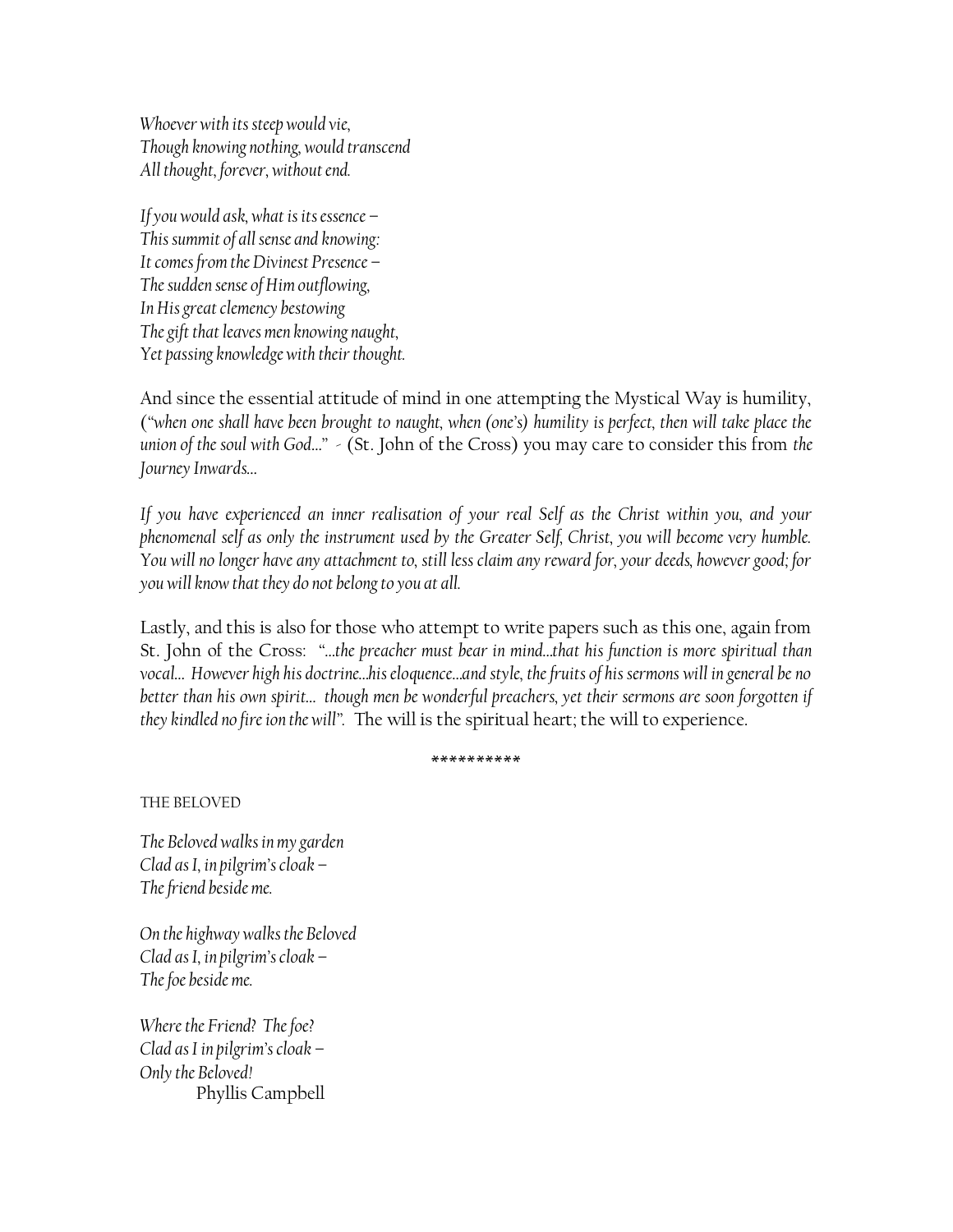#### BIBLIOGRAPHY

Because I believe that what is written or said must stand on its own intrinsic truth rather than on the "authority" of the writer, the bibliography is arranged alphabetically using the first word of the title (excluding the article) rather than using the author's name. Thus, *The Ascent of Mount Carmel* (St. John of the Cross) precedes his *Collected Works*. My excuse for giving names in the main body of the text is that this allows the reader to consider the quotation in the light of what is known of the worth of the author and the historical time in which he lived. In some cases, brief comments are made which are intended to be helpful but are no means an exhaustive or even partially complete description. There is no substitute for the reading for yourself, but perhaps comments may whet your appetite to read further.

The list too is not an exhaustive one, only a selection from a large field. Mysticism is significant in religions other than Christianity, but this selection has been limited to items that are essentially Christian in outlook or which include significant comments on Christian Mysticism. They range from the time of the Gospels until the present. The current resurgence of mysticism and its closeness to scientific thinking have prompted me to include a few writings by scientists which show this (all of these are understandable without previous study of a scientific discipline). The view that "we are all one", held by the mystics of all times and now becoming shared by many scientists whose thinking is at the growing tip of their science, is of great importance in a world where nuclear weapons abound.

The Apocryphal New Testament. Tr. M.R. James; Oxford University Press.

The Ascent of Mount Carmel, St. John of the Cross, available in various editions and translations.

- See also "collected Works"

Ascetic Essays, Bishop Ignatius Brianchaninov; Watkins

- Contains a good description of the use of the Prayer of Jesus.

The Atman Project, ken Wilber; Theosophical Publishing House, Wheaton, Ill (1980)

- A reasoned discussion in the language of the 1980s that evolution is the transcendence of previous stages with a final goal of Atman, the consciousness of Ultimate Unity.

The Awakening Earth – Our next Evolutionary Leap, Peter Russell; Routledge & Kegan Paul (1982)

- Presents evidence from current scientific thinking that humanity is approaching a point of decision, a crisis, from which a jump in evolution is possible. Each is a part of a greater whole and all parts must learn to live in harmony to survive. The Earth appears to function as one organism, just as mans' parts (limbs, mind, etc.) allow him to function as one being. For valid experience, the Self must become consciously part of, not separated from, the Whole. In short, the book expounds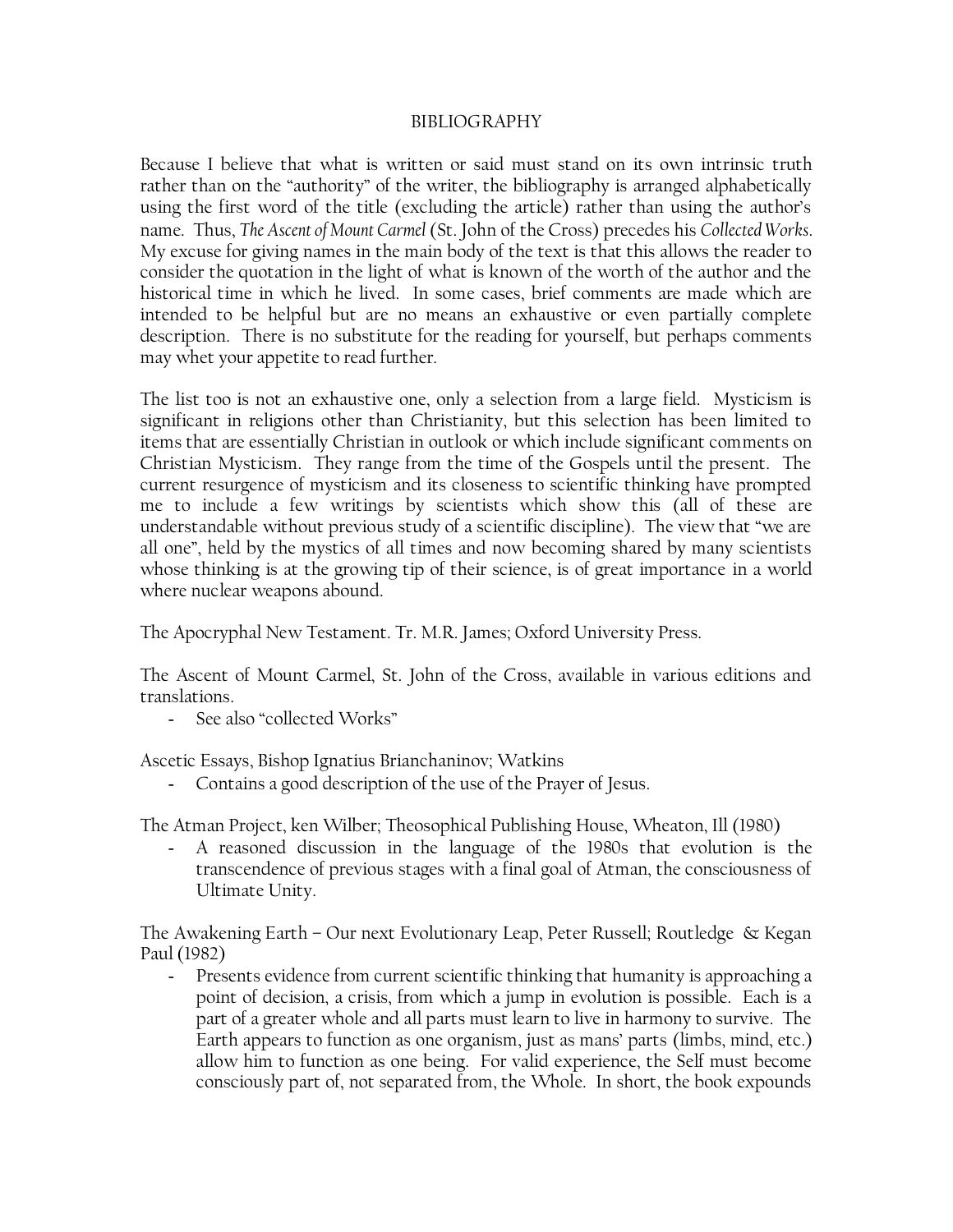on the need for mystics of this day and age, and it does this in modern terminology. A "must".

The Candle of Vision, "A.E."; Macmillan

The Choice is always Ours (Eds) Phillips, Hawes and Nixon; Quest Books (1975)

- An anthology of the religious way.

Christian Mysticism, dean Inge; Methuen (originally published 1899)

- A classical description which includes a list of definitions.

The Collected Works of St. John of the Cross, available in various editions and translations.

- St. John does not mince words or waste them in his direction, yet there is an underlying gentleness that is apparent particularly in his poetic works. A "must" for the deeper student.

The Complete Works of St. Theresa, (Ed. & Tr.) Allison Peers, 3 vols; Sheed & Ward

- Detailed description and guidance along the mystic way, full of gentleness, uses a style and similes that induce a ready response in most people. Includes the famous description of the degrees of prayer likened to the watering of a garden. A "Must" for all who consider the mystic way.

Confessions, St. Augustine, available in several editions including paperbacks (Image Books – Doubleday)

Four Quartets, T.S. Eliot; Faber Paperbacks.

- Especially the last Stanza (V) of "Little Gidding".

The Hymn of the Universe, Fr. Teilhard de Chardin; Collins (Fontana paperback).

- A modern mystic and priest's writing. Contains "The Mass on the World".

St. John's Gospel in its entirety.

The Imitation of Christ, Thomas a Kempis, various editions including Penguin.

Thomas has been described as "an ascetic for ascetics, a mystic for those who aspire to mystical union with God, the Royal Road of the Holy Cross".

The Imprisoned Splendour, Raynor Johnson; Hodder and Stoughton.

- A scientist writing in a mystical vein.

The Interior Castle, St. Teresa of Avila, (Tr.) E.A. Peers, available in paperback (Sheed and Ward)

- A careful and caring exposition of the mystic way. The Castle is our various bodies and it contains many mansions. The life of prayer is likened to these mansions. A "must" for all who would attempt the mystic way.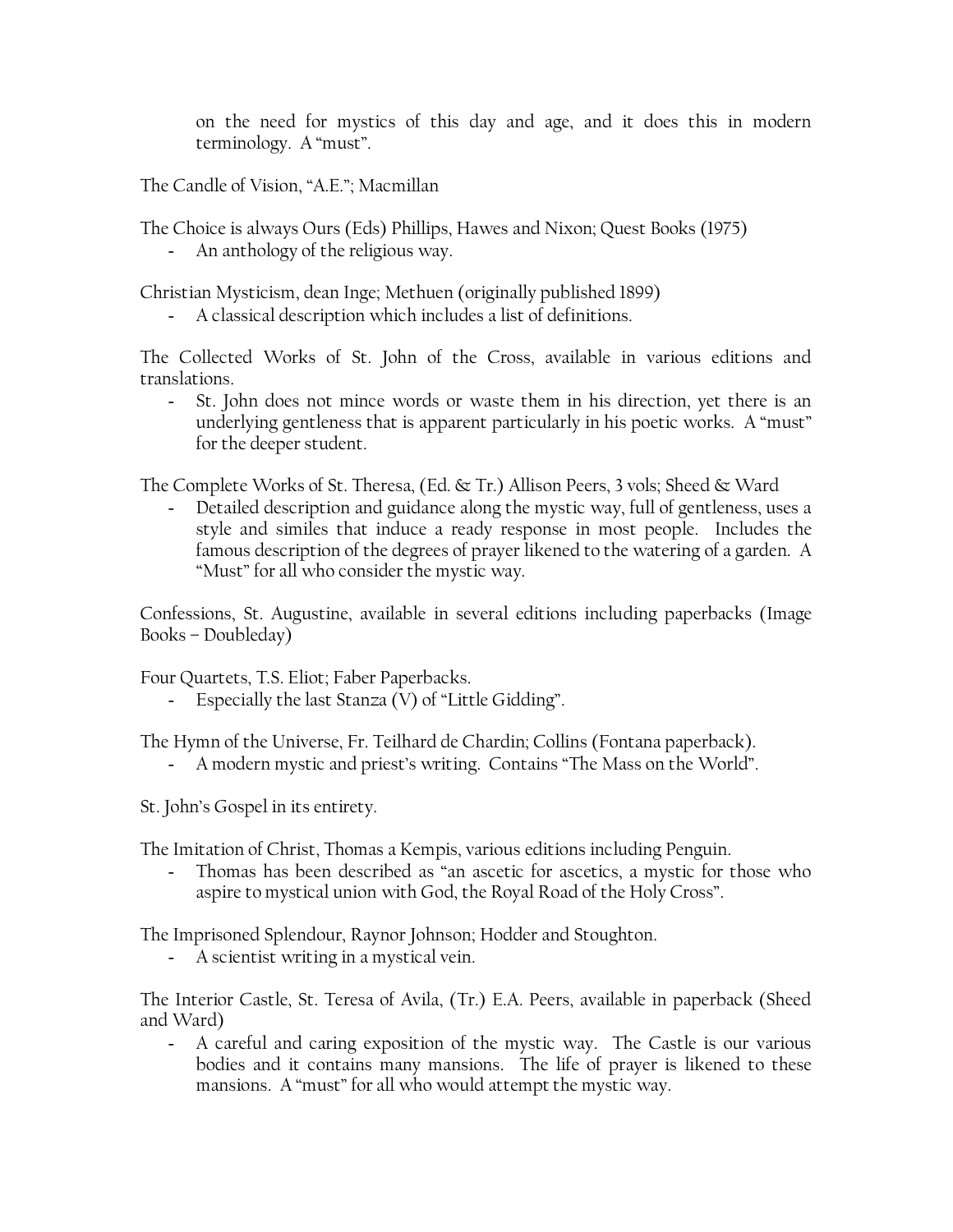The Journey Inwards, F.C. Happold; Darton, Longman and Todd (1976).

- A modern study of prayer, meditation and contemplation and that draws also on the mystic experiences of the past. Includes some spiritual exercises. Well worth reading – and thinking about.

The Ladder of Perfection, Walter Hilton; penguin Classics.

- Detailed instruction and guidance. One of the classics of mystical writings=. A "must".

Let me explain, Fr. Teilhard de Chardin; Collins (1970)

- An introduction to the thinking of this priest and mystic.

Life, St. Teresa of Avila, (Tr.) E.A. Peers, available in paperback (Image Books - Doubleday)

- Includes a description of the way of prayer likened to the watering of a garden "in which the Lord" may delight. It is a description rarely surpassed. A "must" for those who wish to tread the mystic way, the way of prayer.

Lifetide, Lyall Watson; Hodder and Stoughton (1979).

- A scientist writing on the theme "we are all one" from a biological and evolutionary perspective.

Le Milieu Divin, Fr. Teilhard de Chardin; Collins (Fontana paperback).

- Almost a personal conversation with God; affective prayer.

Mysticism, F.C. Happold; Penguin (1975)

- A study and an anthology. I think you would find reading, study and contemplation of this greatly rewarding.

Mysticism, Evelyn Underhill; Methuen (original edition 1911).

- The classic work on this subject.

Mysticism and Philosophy, Walter Stace; Macmillan (1960)

the common core of mystic and religious teachings.

A New Science of Life, the hypothesis of formative causation. Rupert Sheldrake; Blond and Briggs (1981).

A thesis that biological systems are regulated by invisible, organising, morphogenic fields that function like "blue-prints", which explain the transfer of behaviour across large distances.

No Man is An Island, Fr. Thomas Merton.

- Includes the prayer of Recollection.

St. Paul, especially II Cor. 12, 1-11; II Cor. 5 8-17; I Cor. 2, 6-16; Col. I 9-29; Phil. 1-11; Gal. 2 20; Gal. 3, 28; Col. 3, 1-3; Rom. 6, 3-11; Rom. 8, 1-5; and Rom. 8, 35-39; I Cor. 15; I Cor. 13.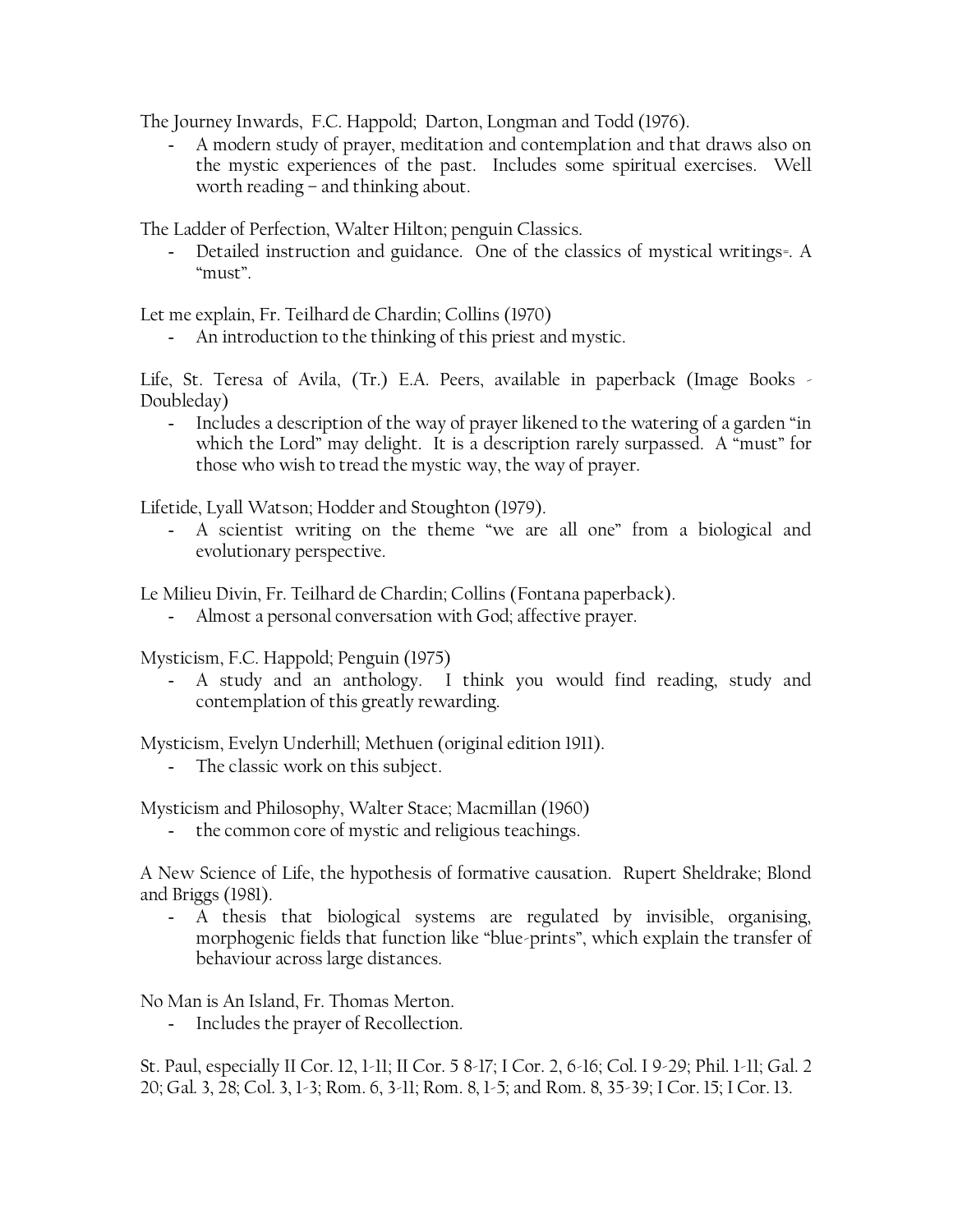The Perennial Philosophy, Aldous Huxley; Collins (Fontana Paperback).

- A study in detail of the qualities needed along the Way and on problems encountered, set in an assembly of passages from the writings of mystics of all times and religions so as to bring out their "Highest Common Factor". Well worth space on your book-shelf for you will want to dip into it many times over many years.

The Phenomenon of Man, Fr. Teilhard de Chardin; Collins (Fontana Paperback 1965).

The universe seen as a dynamic process by a man of science who is also a mystic priest. It will stretch your mind and your "heart", but you will find the effort needed to understand amply rewarded.

Poems, St. John of the Cross; Penguin.

- The translations by Roy Campbell in this edition are particularly inspiring.

The Practice of the Presence of God, Brother Lawrence.

- Meditation in the active life.

Prayer and Meditation, F.C. Happold; pelican (1971)- Is subtitled "Their Nature and Practice". Another book that I think you will find well worth study and contemplation.

Revelations of Divine Love, Julian of Norwich; Penguin Classics.

- A homely style yet one showing keen intellect plus learning and integrity.

The Spiritual Exercises of St. Ignatius, (Tr.) A. Moltola, available in paperback (Image Books).

Spiritual Exercises, Aelfrida Tillyard; SPCK.

- A classic on this subject.

The Spiritual Marriage, Ruysbroeck.

The Structure of Scientific Revolutions, Thomas Kuhn; Chicago University Press (1970).

- The way in which scientific thought comes to change.

The Tao of Physics, Fritjof Capra; Berkeley, Shamballa (1975).

- An exposition of up-to-date theoretical physics in layman's language, which is forced into using the language of mysticism as the only possible one to describe the physics of small particles. It is worth reading for its ability to relate science and mysticism.

The Turning Point, Fritjof Capra; Bantam Books (1982).

- Quantum theory shows that "the world cannot be analysed into independently existing isolated elements", it must be seen as a whole. The turning point is a shift from material growth to inner growth, a change in values. Balance needs to be seen as a dynamic thing, not a constant point to be reached. We have to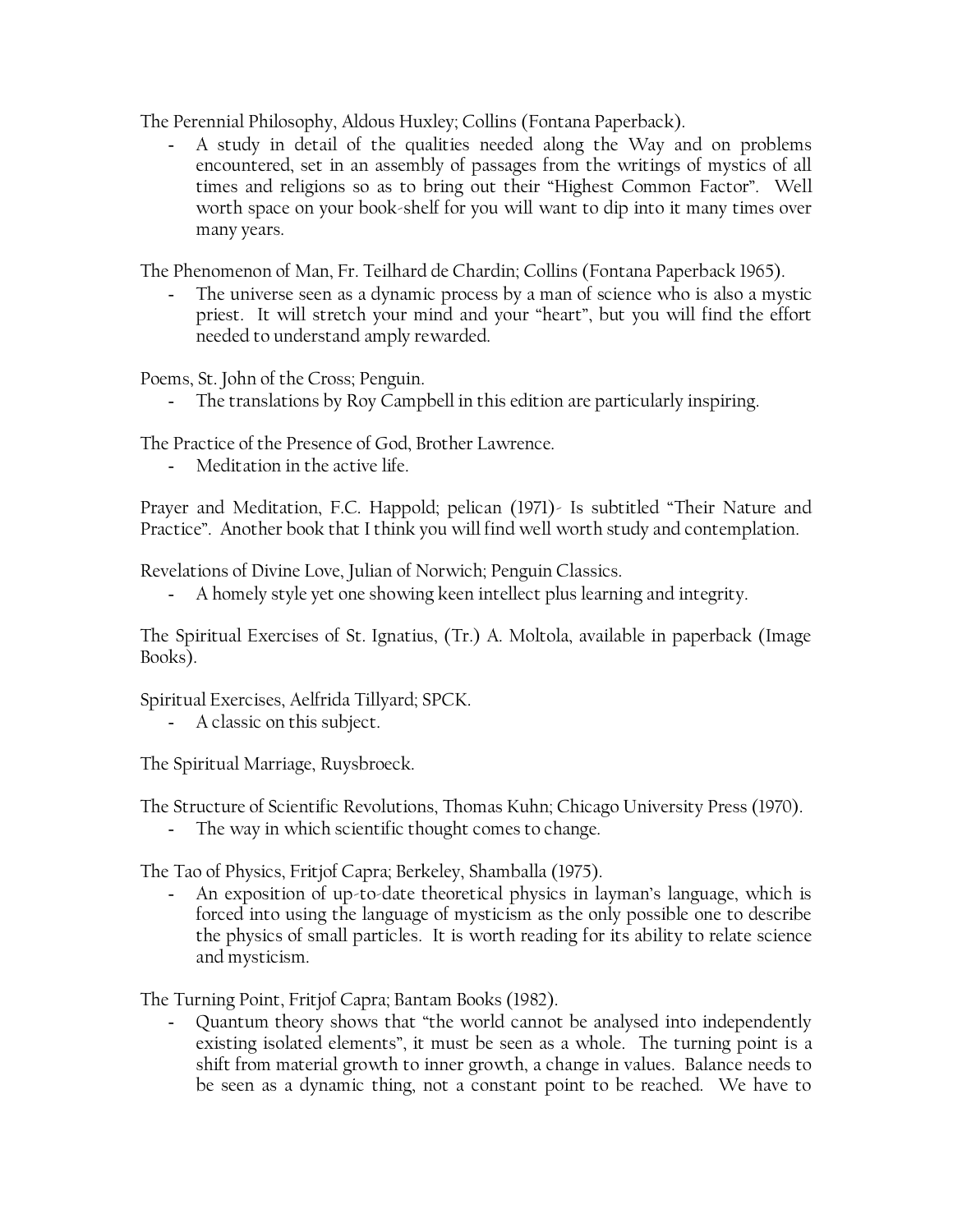integrate ourselves with the planet, not manage or exploit it, but live in harmony with it. Again a book well worth reading especially at this time.

Up from Eden, Ken Wilber; Routledge and Kegan Paul (1981).

the results of a lifetime's thinking, feeling and caring about humanity. Man's evolution as a thinking and feeling being, not his biological evolution, is the theme of this book, to the point where "mind… is starting… to peel off the self sense… to break free of… thought processes… to transcend them". A "must" for those interested in the merging of science and mysticism or in mystic thought expressed in modern terminology.

Watcher on the Hills, Raynor Johnson; Hodder & Stoughton.

- many cases of mystical experience.

The Way to Christ, Jacob Boehme; Watkins

Wholeness and the Implicate Order, David Bohm; Routledge and Kegan Paul (1980)

- the cosmos and nature of reality as seen as inseparable from consciousness. starting from a background in quantum physics, the thinking leads to order that is "enfolded" or implicate, that everything is part of a greater "wholeness". In mystical terminology, that underlying all things is a one-ness, a unity.